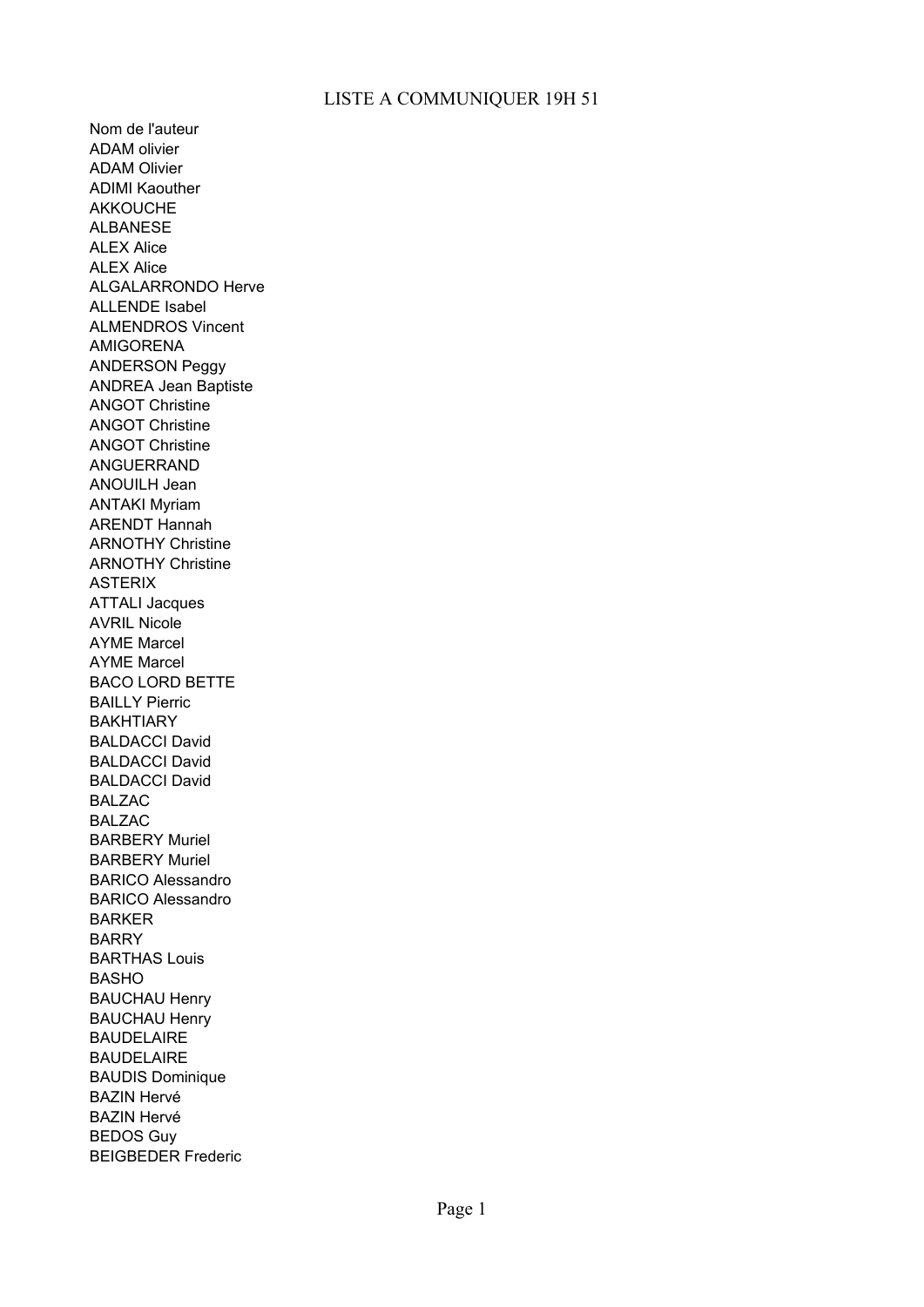BEIGBEDER Frederic BELLANGER Aurelien BELLEMARE Pierre BEN JELLOUN Tahar BEN JELLOUN Tahar BENDER Aiméé BENICHOU BENNET Britt **BENNETT Britt** BENZONI Juliette BEREST Claire BERLING BERR BERRY Steve BERRY Steve BERRY Steve BERTIERE Simone BESSON Patrick BESSON Philippe BESSON Philippe BINET Laurent BLANC GRAS Julien BLEECK BLONDEL Jean Philippe BOCQUET BOFFANE IN KOLI BOISSARD Jeanine BOISSARD Jeanine BONINI BONNEFOY Miguel **BONNEFOY Miguel** BORDAS Camille BORDONOVE BORDONOVE BORNICHE BORRIS&VIDAL BORY BOSC Adrien BOUDOU Josette BOURAOUI BOURDEAUT Olivier BOURDIN Françoise BOURDIN Françoise BOURDIN Françoise BOURDIN Françoise BOURDON Françoise BOURIN Françoise BOURIN Françoise BOUSQUET Joel BOUVARD Philippe **BRADBURY** BRAULT Emmanuel BREHAL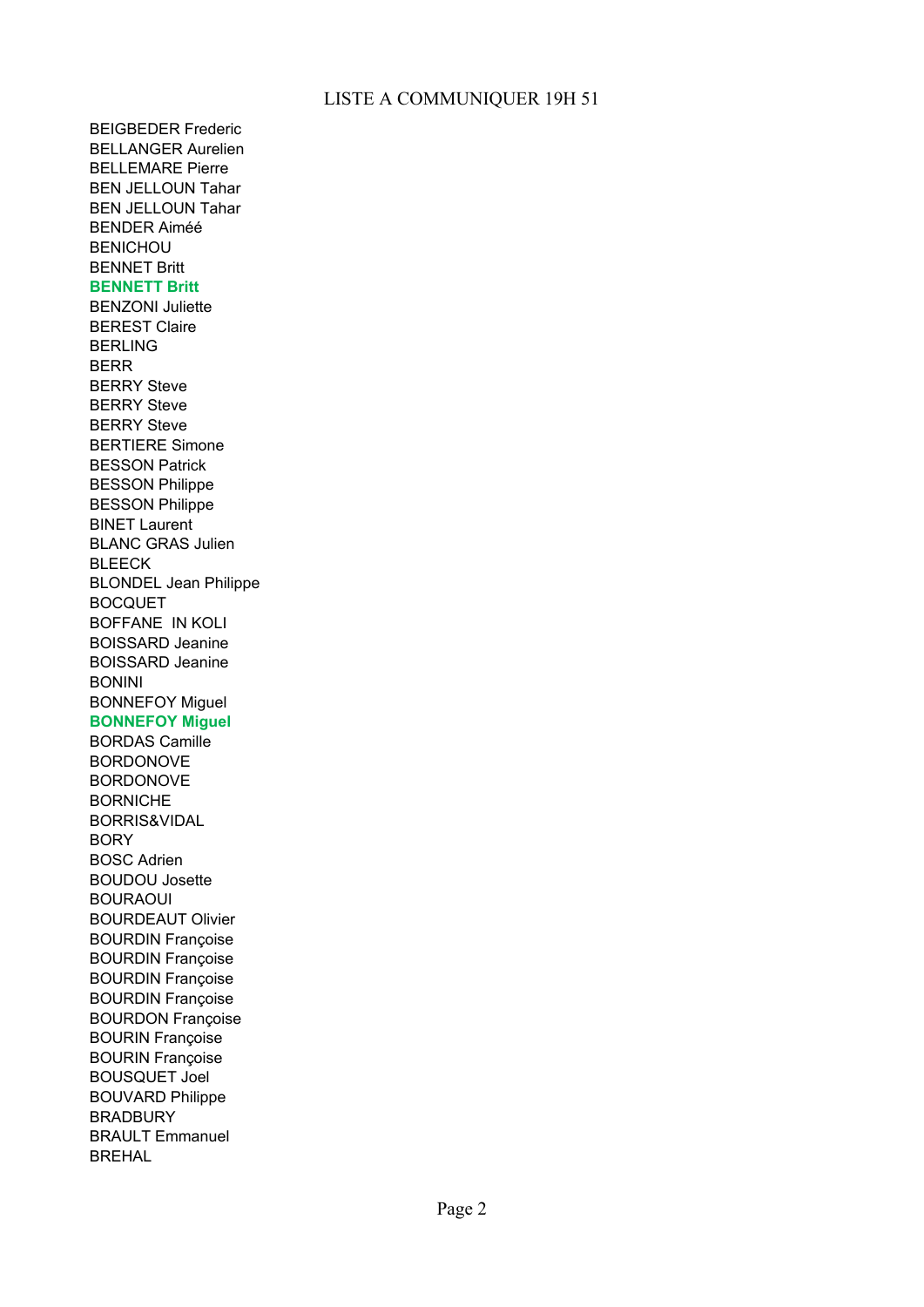BRETON Jean BRISOU-PELLEN Evelyne BRISOU-PELLEN Evelyne BROOKE BROWN BROWN Dan BROWN Dan BROWN Dan BROWN Dan BUCHANAN Edna BUSSI Michel BUSSI Michel BUSSI Michel BUSSI Michel BUSSI Michel BUTOR Michel CABANTOUS Christine CAGNAC-VALETTE CAILLOIS CAMILLE LAURENS CAMILLERI Andrea CAMPREDON CAMUS Albert CAMUS Albert CAMUS Marcel CANETTI CAORS MARIELLE CARLES Emilie **CARRE Isabelle** CARRERE Emmanuel CARRERE Emmanuel CARRIERE Jean Claude CARRIERE Jean Claude CARTIER & MARTI **CARTIER Patrice** CARTIER Patrice CARTIER Patrice CARTLAND Barbra CASE JOHN CAUVIN Patrick CAUVIN Patrick CAUVIN Patrick CAUWELAERT Didier CAVANNA CECCALDI Anna CECI Jean Marc **CHALANDON Sorj** CHALANDON Sorj CHALANDON Sorj CHALANDON Sorj CHAMSON André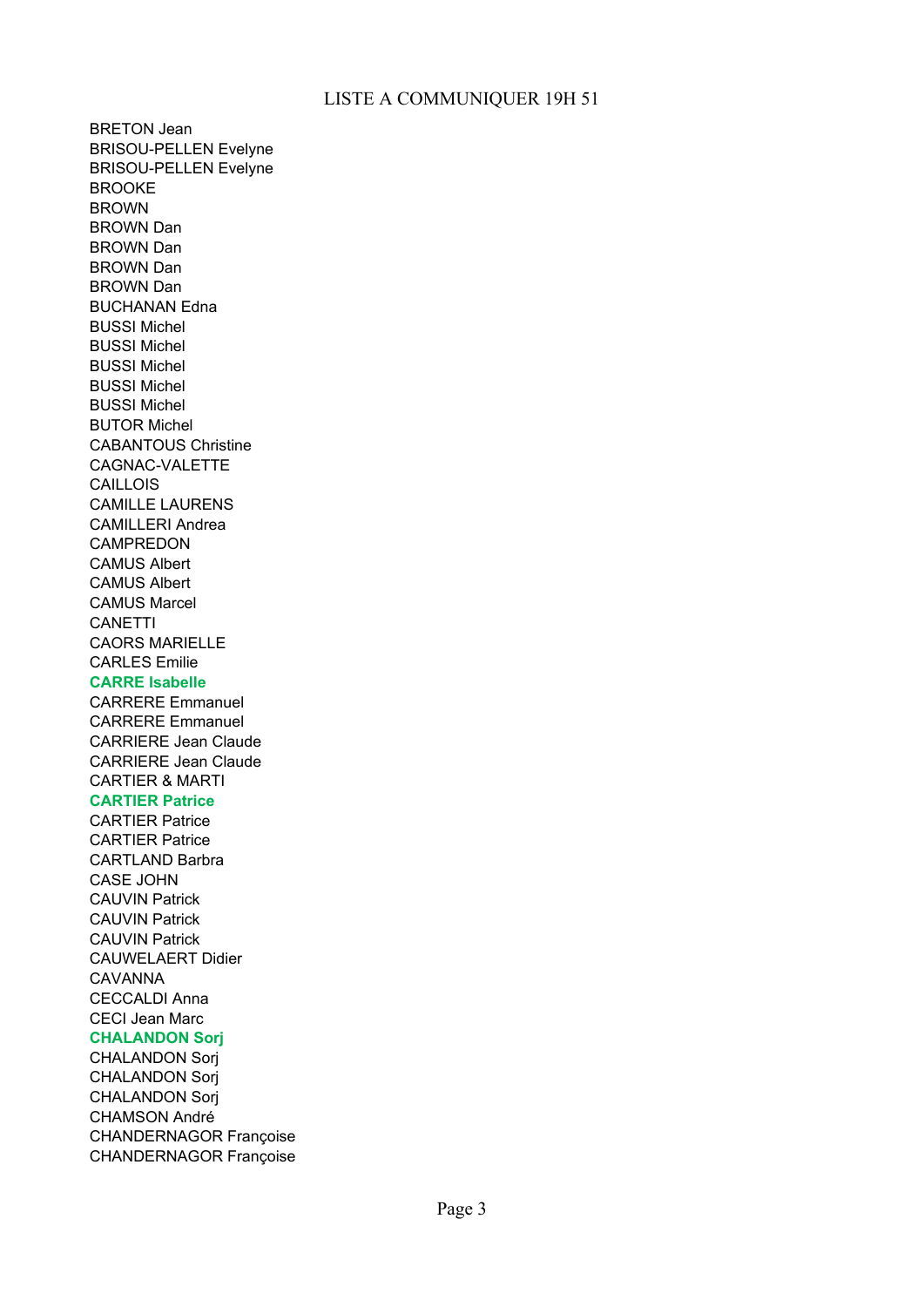CHASE RIBOUD Barbara CHATTAN Maxime CHATTAN Maxime CHEDID Andree CHEDID Andree CHEVALIER Gabriel **CHOPLIN Antoine** CHRISTIE Agatha CHRISTIE Agatha CHRISTIE Agatha CHRISTIE Agatha CHRISTIE Agatha CHRISTIE Agatha CHRISTIE Agatha CHRISTIE Agatha CHRISTIE Agatha CIORAN CLANCY Tom CLARK HIGGINS Mary CLARK HIGGINS Mary CLARK Mary & C CLARK Mary Higgins CLARK Mary Higgins CLARK Mary Higgins CLARK Mary Higgins CLARK Mary Higgins CLARK Mary Higgins CLARK Mary Higgins CLARK Mary Higgins CLARK Mary Higgins CLARK Mary Higgins CLARK Mary Higgins CLARK Mary Higgins CLARK Mary Higgins CLARK Mary Higgins CLARK Mary Higgins CLARK Mary Higgins CLARK Mary Higgins CLARK Mary Higgins CLAUDEL Paul CLAUDEL Paul **CLAUDEL Philippe** CLAVEL Maurice CLAVEL Maurice CLAVEL Maurice CLAVEL Maurice COBEN Coben COBEN Harlan COBEN Harlan COBEN Harlan COBEN Harlan COBEN Harlan

COBEN Harlan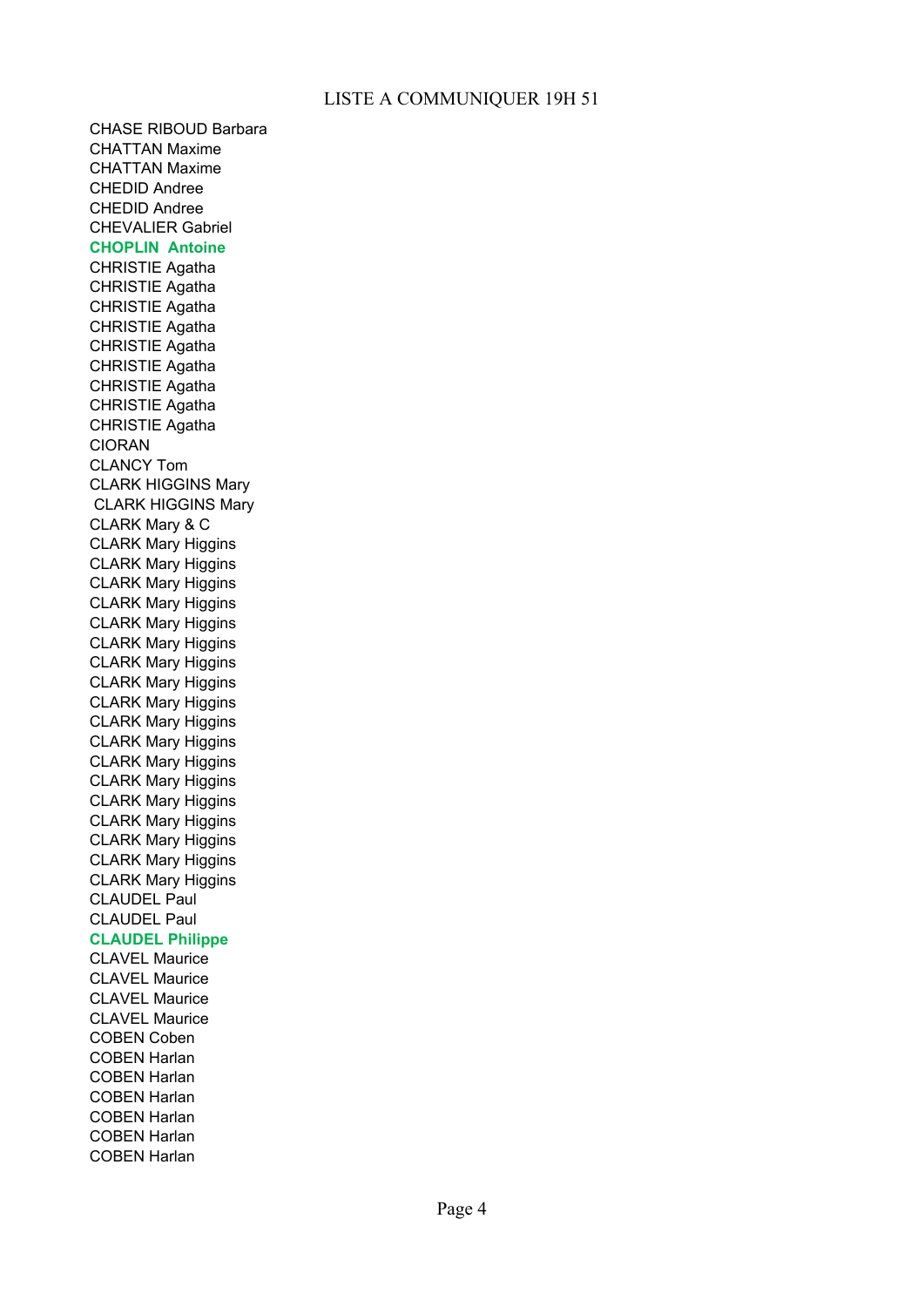COE Jonathan COELHO Paulo COELHO Paulo COLETTE **COLETTE** COLEY Liz COLLIN&GOETHAL COLOMBANI Laetitia COLOMBANI Laetitia CONNELY John CONNELY Michael CONNELY Michael CONNELY Michael CONNELY Michael CONSTANT Paule CONTE Arthur COOK Robin COOK Thomas CORMAN CORNEAU **CORNEILLE** CORNWELL Patricia CORNWELL Patricia CORNWELL Patricia CORNWELL Patricia CORNWELL Patricia COSNAY Marie COSNIER Colette COSSI Paolo COUDERC COUPLAN COURCHAY COURNUT Berengere CRAIS Robert **CROSSON** CURIOL Céline CUSSET CYRULNIK Boris DAILET DARRIEUSSECQ Marie DARWICHE J DARWICHE J DARWICHE J DAUDET Alphonse DAUDET Alphonse DAUXOIS DAVRICHEWY K DE BEARN DE GAULLE DE GAULLE Philippe DE KERANGAL DE L'ESCHERETTE DE RECONDO Leonor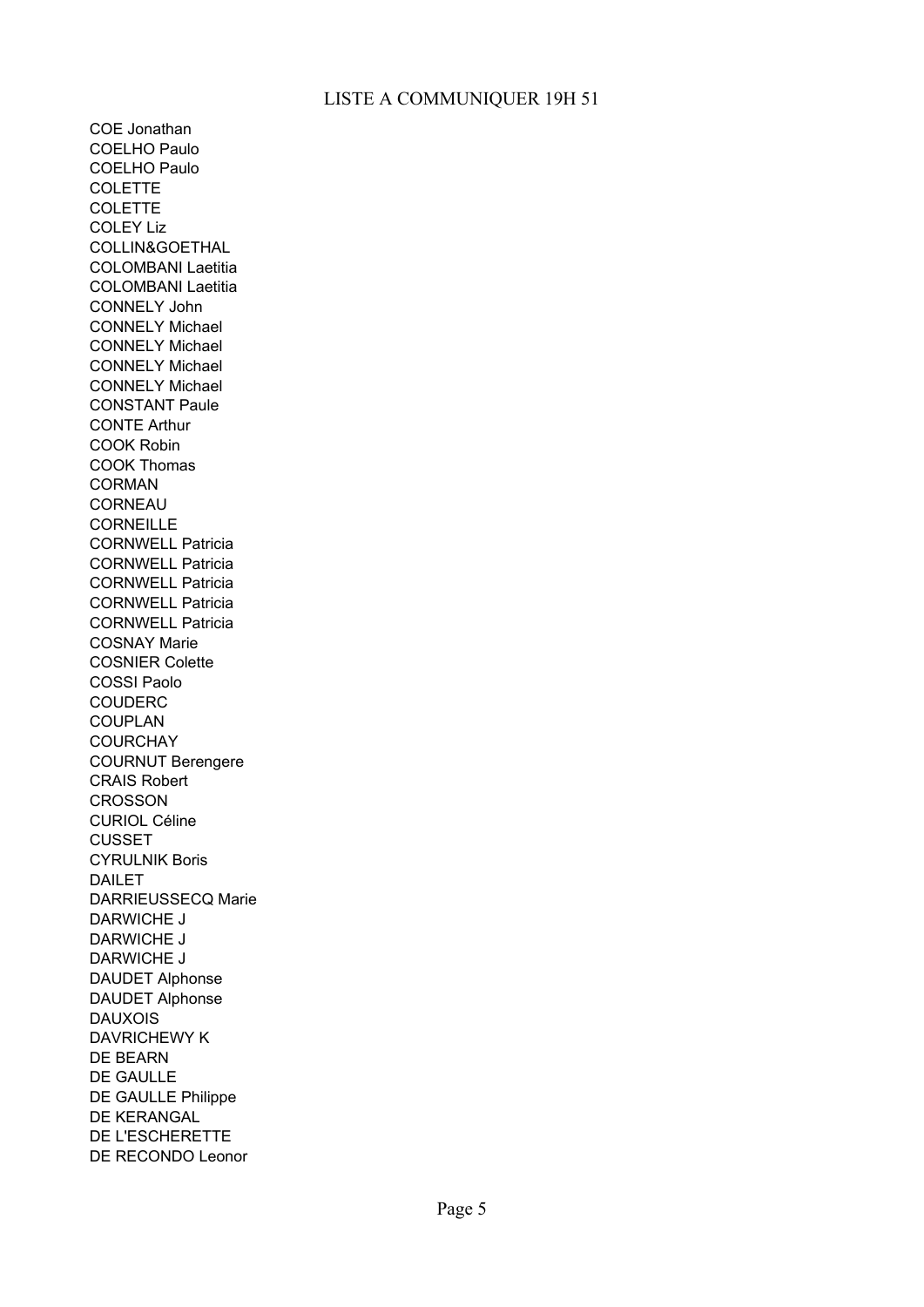DE RECONDO Leonor **DE ROSNAY Tatiana** DE ROSNAY Tatiana DE SAINT MARC Helie DE VIGAN Delphine DE VIGAN Delphine DE WITT Patrick DEBRAY DEBRE DECK Julia DEGAIN DELABROY ALLARD P DELACOURT Gregoire DELACOURT Gregoire DELACOURT Gregoire **DELACOURT Gregoire** DELACOURT Grégoire DELANEY Joseph DELERM Philippe DELERM Philippe DELERM Philippe DELORS DERIB DESBIOLLES Maryline DESERABLE DESPLECHIN DESPROGES **DESROCHES** DESROCHES NOBLECOURT DEVOS DHERY DICKER Joel DICKER Joel DIDIER Laurent **DIEUDONNE Adeline** DIMITRIADIS DIVRY Sophie DJIAN Philippe DJIAN Philippe DJIAN Philippe DJIAN Philippe DJIAN Philippe DJIAN Philippe DOLTO Françoise DONGALA DORCHAMPS Olivier DORI Fabrizzio **DOSTOIEVSKI** DOUGLAS KENNEDY

DOURNON DRUON Maurice DRUON Maurice DRUON Maurice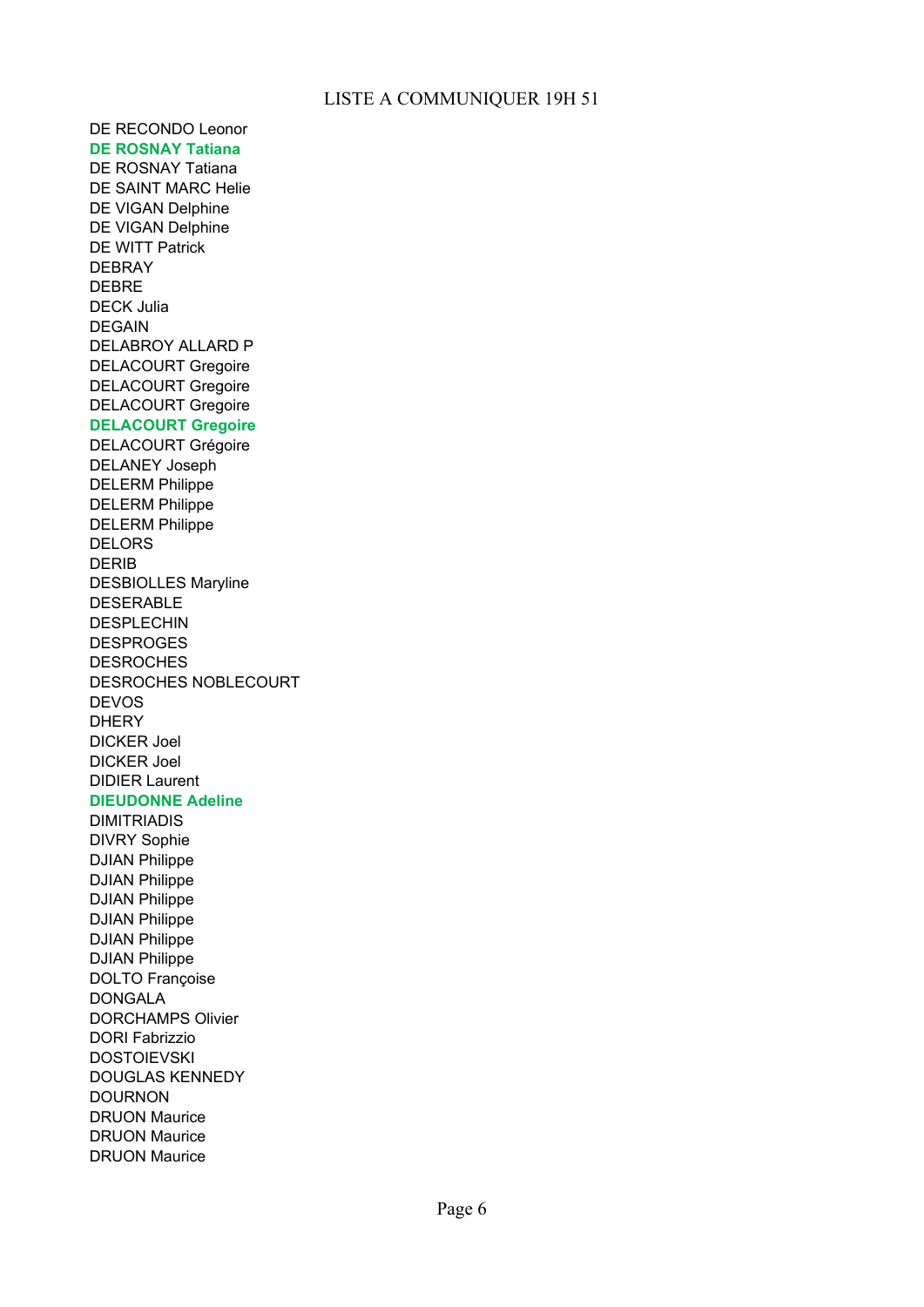DRUON Maurice DRUON Maurice DRUON Maurice DRUON Maurice DUBET François DUBOIS Jean Paul DUBOIS Jean Paul DUBY Georges DUBY Georges DUBY Georges DUCRET Diane DUHAMEL Philippe DUKERS Olivier DUKERS Olivier DUMAS Alexandre DUMAS Alexandre DUPUY DUQUESNE DURAS Marguerite DUROSELLE DUTEURTRE Benoit EASTERMAN Daniel EASTERMAN Daniel ECHENOZ EDNA BUCHANAN EDWARDS Kim EGEMAR Beatrice EGEMAR Beatrice EGEMAR Beatrice EL WAFI **ELIOT Georges** ELIOT Geoges ELLIOTT ELLISON Ralph ELLROY James ELLUL Jacques EMLEY Diane ENARD Mathias ENARD Mathias ERICKSON Lynn EXBRAYAT charles EXBRAYAT Charles EXBRAYAT Charles EXBRAYAT Charles EXBRAYAT Charles EXBRAYAT Charles EXBRAYAT Charles EXBRAYAT Charles EXBRAYAT Charles EXBRAYAT Charles

FALCONES Ildefonso

FAULKNER **FAURE & COLL**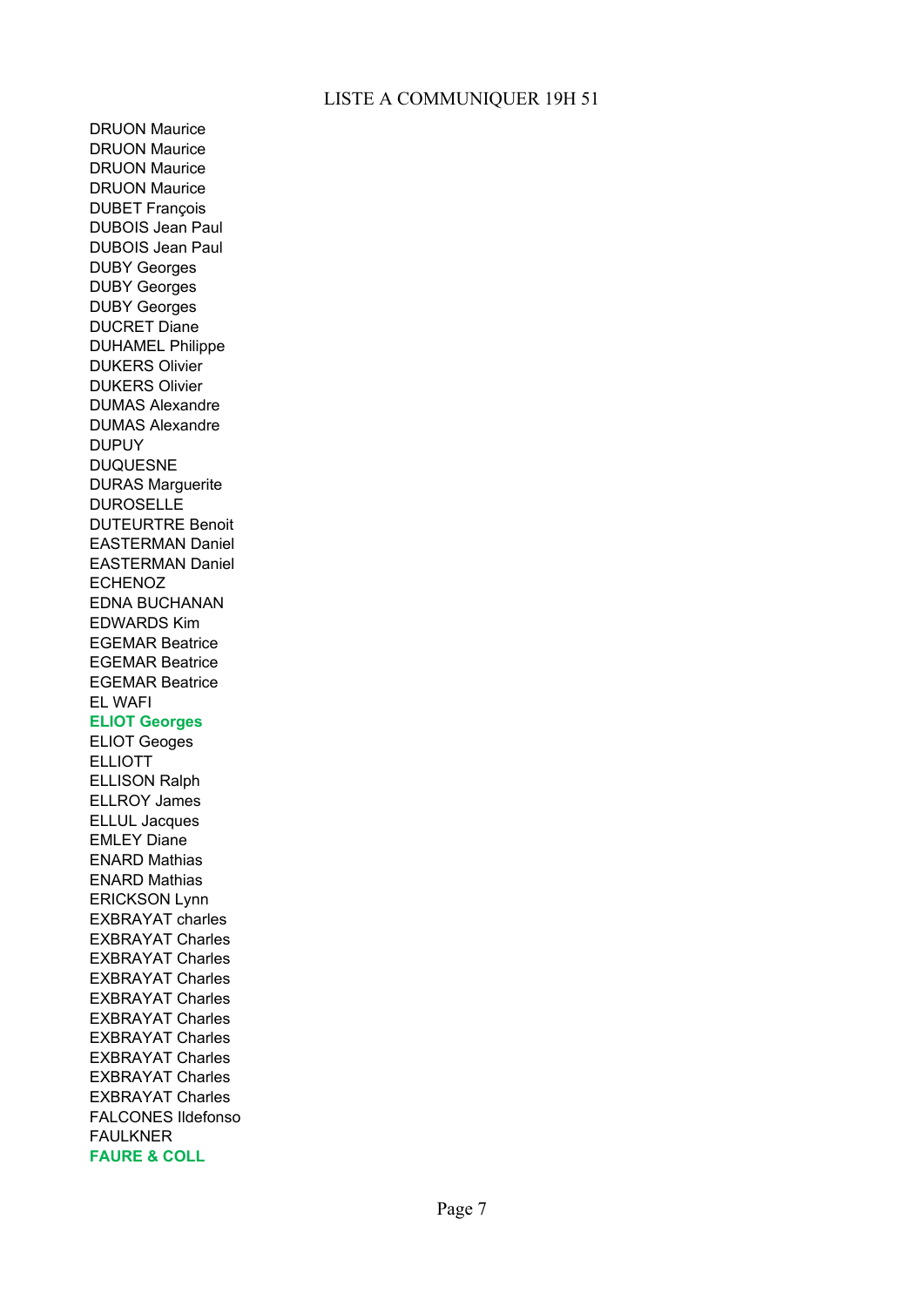FAYE FERLUT/BAUDOUIN FERNEY Alice FERNEY Alice FERNEY Alice FERNEY Alice FERRANTE Elena FERRANTE Elena FERRANTE Elena FERRARI Jerome FERRARI Jerome FIELDING Joey FILHOL Elisabeth **FISCHER** FITZERALD Scott FIVES Carol FIVES Carol FLAUBERT Gustave FLAUBERT Gustave FLAUBERT Gustave FLAUBERT Gustave FLEURY Cyntha FOENKINOS David FOENKINOS David FOENKINOS David FOENKINOS David FOENKINOS David FOENKINOS David FOENKINOS David FOSNES HANSEN FOSSEY Diane FRISON ROCHE FRISON ROCHE FRYDMAN Sarah GAILLY Christian GALLAY Claudie GALLO Max GALLO Max GALLO Max GALLO Max GALONI Pierre GARDNER Lisa (policier) GARDNER Lisa (policier) GARWOOD Julie GAUDE LAURENT GAUTIER Théophile GAUTIER Théophile GAUZ GAVALDA Anna GAVALDA Anna GAVALDA Anna GAVALDA Anna GEDGE Pauline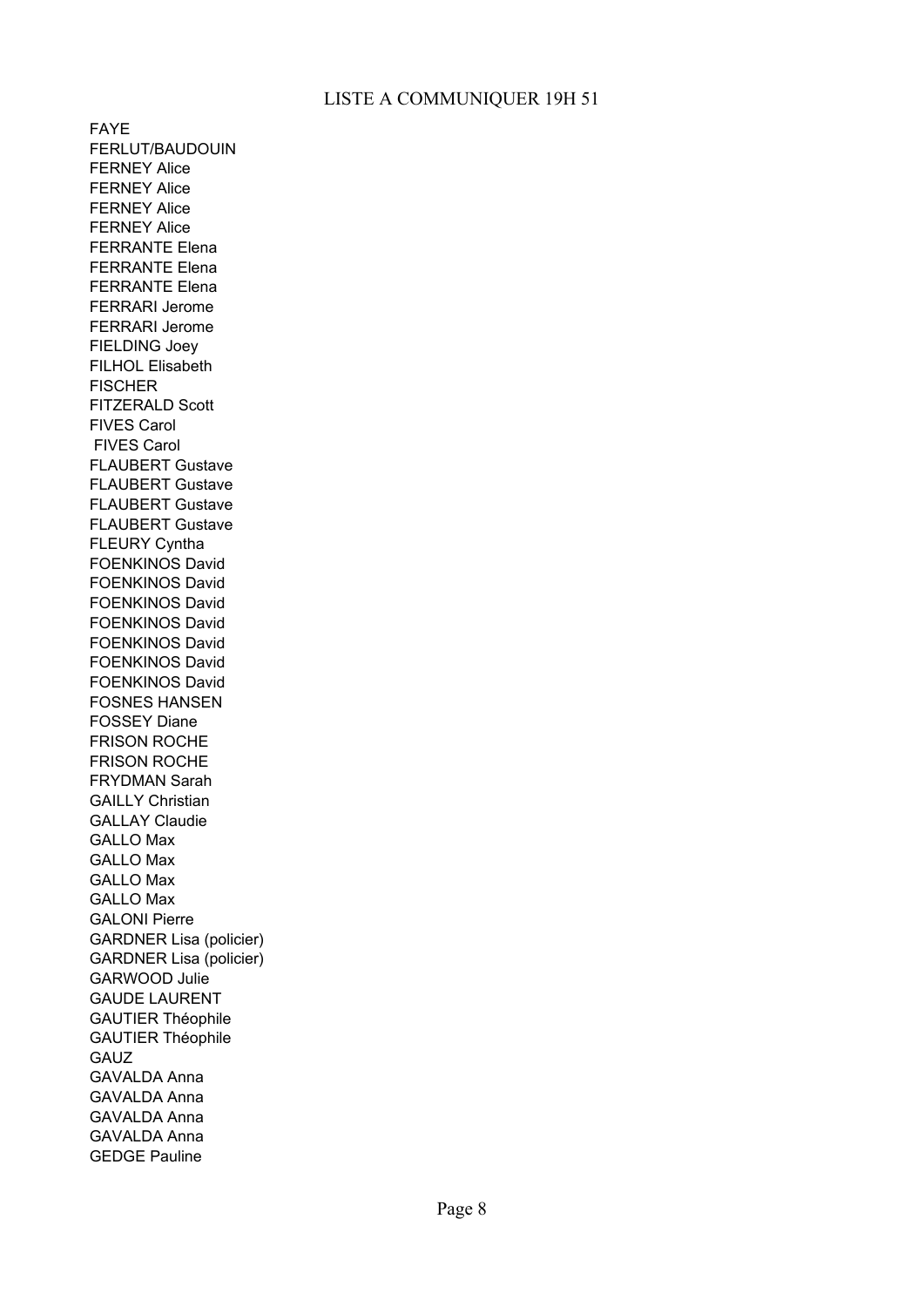GENEL Jean Claude GENEST Emile GEORGE Elisabeth GEORGES Gérard GERRITSEN Tess GIONO Jean GIONO Jean GIONO Jean GIONO Jean GIORDANO GIOVANNI José GIOVANNI José **GIRAUD Brigitte** GIROUD Françoise GIROUD Françoise GLEIZE Patrick GOBY Valentine **GOSCINNY** GOULETQUER GOUNELLE Laurent GOUVION Colette GRAHAM Patrick GRAHAM Patrick GRANGE Jean Christophe (policier) GRANGE Jean Christophe (policier) GRANGE Jean Christophe (policier) GRANGE Jean Christophe (policier) GRANGE Jean Christophe (policier) GRANGE Jean Christophe (policier) GRIMES Martha (policier) GRIMES Martha (policier) GRIMES Martha (policier) GRIMES Martha (policier) GRIMES Martha (policier) GRIMES Martha (policier) GRIMES Martha (policier) GRIMES Martha (policier) GRIMES Martha (policier) GRIMES Martha (policier) GRIMM GRIMM GRISHAM John (policier) GRISHAM John (policier) GROTTI Jean Pierre GROTTI Jean Pierre GROTTI Jean Pierre GUIDES GALLIMARD GUIDON MOLLEX Noelle GUILLAUMOT Christophe **GUILLOIS** HADDAD Hubert HANSEN ERIK FOSNES HARARI Yuvai Noah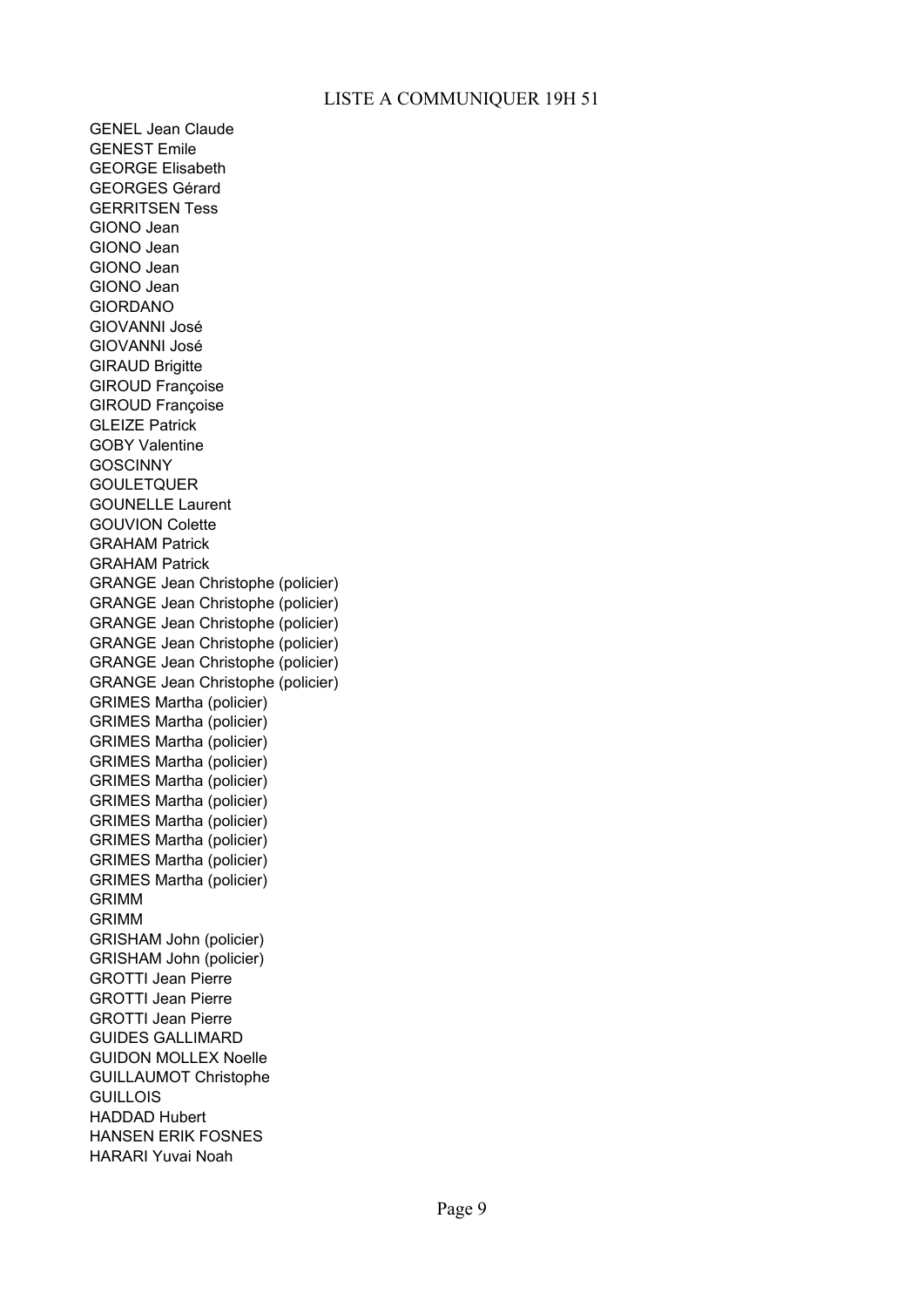HARDY Françoise HARPER JANE HARPER JANE **HARRIS HARRISSON** HAYES Billy HEBRARD Fréderique HEBRARD Fréderique HEFEZ Serge HEMINGWAY Ernest HEMINGWAY Ernest **HERGE HERGE HERGE** HERITIER Françoise HERNANDEZ (policier) **HESSEL** HILL Susan HIRSCHFELD Burt HISTOIRE EN PAYS DE SAULT HISTOIRE EN PAYS DE SAULT HITCHCOCK Alfred HITCHCOCK Alfred HOEDT Arnaud HOFFMANN **HORNBY HOUELLEBECQ HOUELLEBECQ HOWARD Elisabeth HOWARD Elisabeth HUGHES** HUGO Victor HUGO Victor HUGO Victor HUGO Victor HUGO Victor HUGO Victor **HUSTON** HWANG Sok Yong IN KOLI JEAN BOFANE INDRIDASON Arnaldur (policier) INDRIDASON Arnaldur (policier) INGELMAN IRVING John **JACKSON** JACQ Christian JAMES Peter JAMES Peter JAMET Franck JARDIN Alexandre JARDIN Alexandre JARDIN Alexandre JARRY Alfred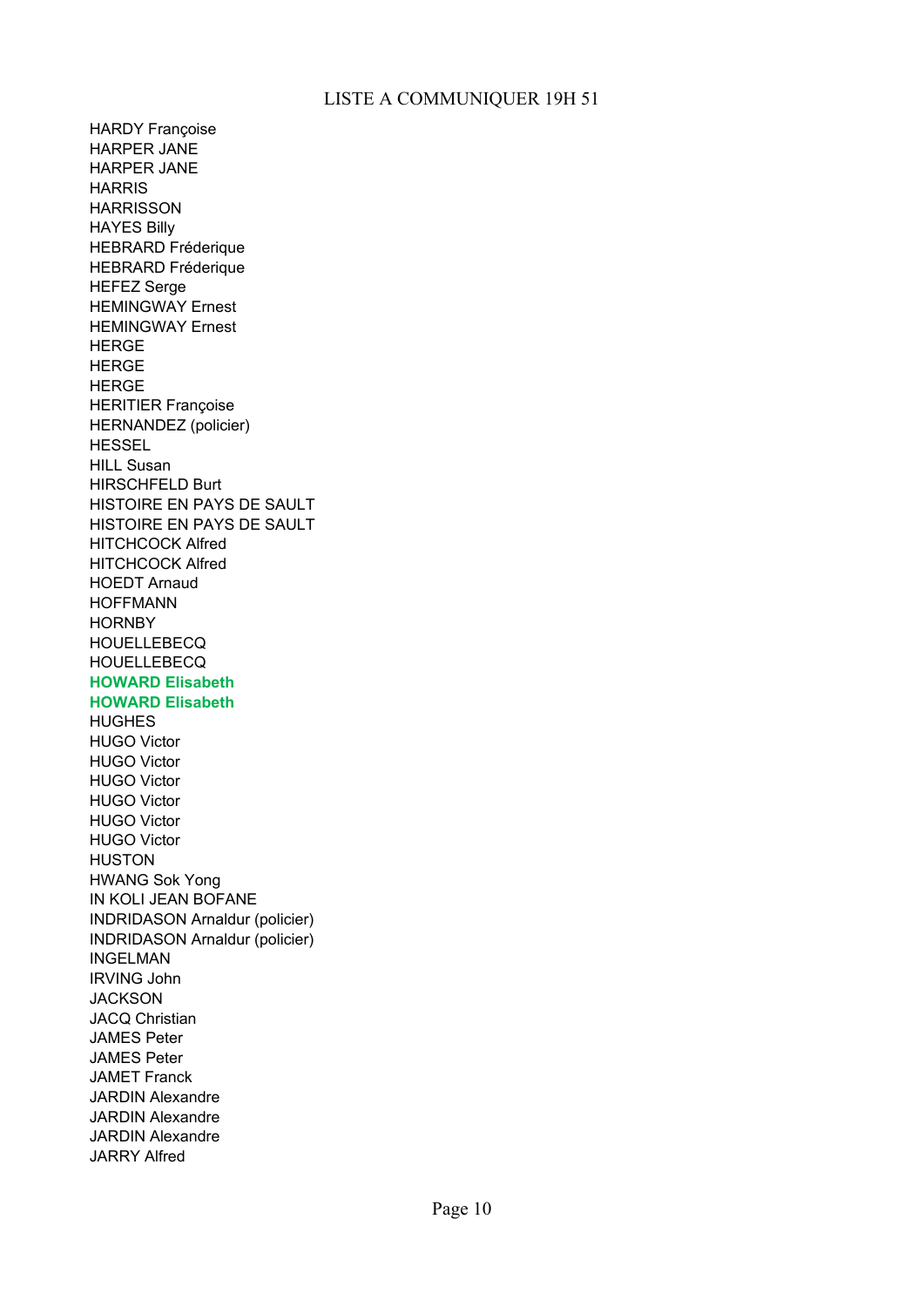JAUFFRET Regis JEURY Michel JOFFO Joseph JOFFO Joseph JOHANNIN Simon JOHANNIN Simon JOLLIEN Alexandre JOLLIEN Alexandre JONASSON Jonas JONCOUR Serge JONCOUR Serge JONCOUR Serge JONCOUR Serge JUL ET CHARLES PEPIN JULAUD KAFKA KAHN Jean François KAUFMAN Jean Claude KELDER Diane KELLERMAN John (policier) KELMAN Judith (policier) KEMAL KENNEDY Douglas KENNEDY Douglas KENNEDY Douglas KENNEDY Douglas KENT Hannah KEPEL Gilles KERNEL Brigitte KERNINON Julia KERTESZ Imre KESSEL Joseph KESSEL Joseph KHADRA Yasmina KHADRA Yasmina KHADRA Yasmina KHOURY RAYMOND KING Stephen (policier) KING Stephen KING Stephen KING Stephen KING Stephen KING Stephen KING Stephen KING Stephen KING Stephen KING Stephen KING Stephen KING Stephen KING Stephen KING Stephen KING/STRAUB KITSON MICK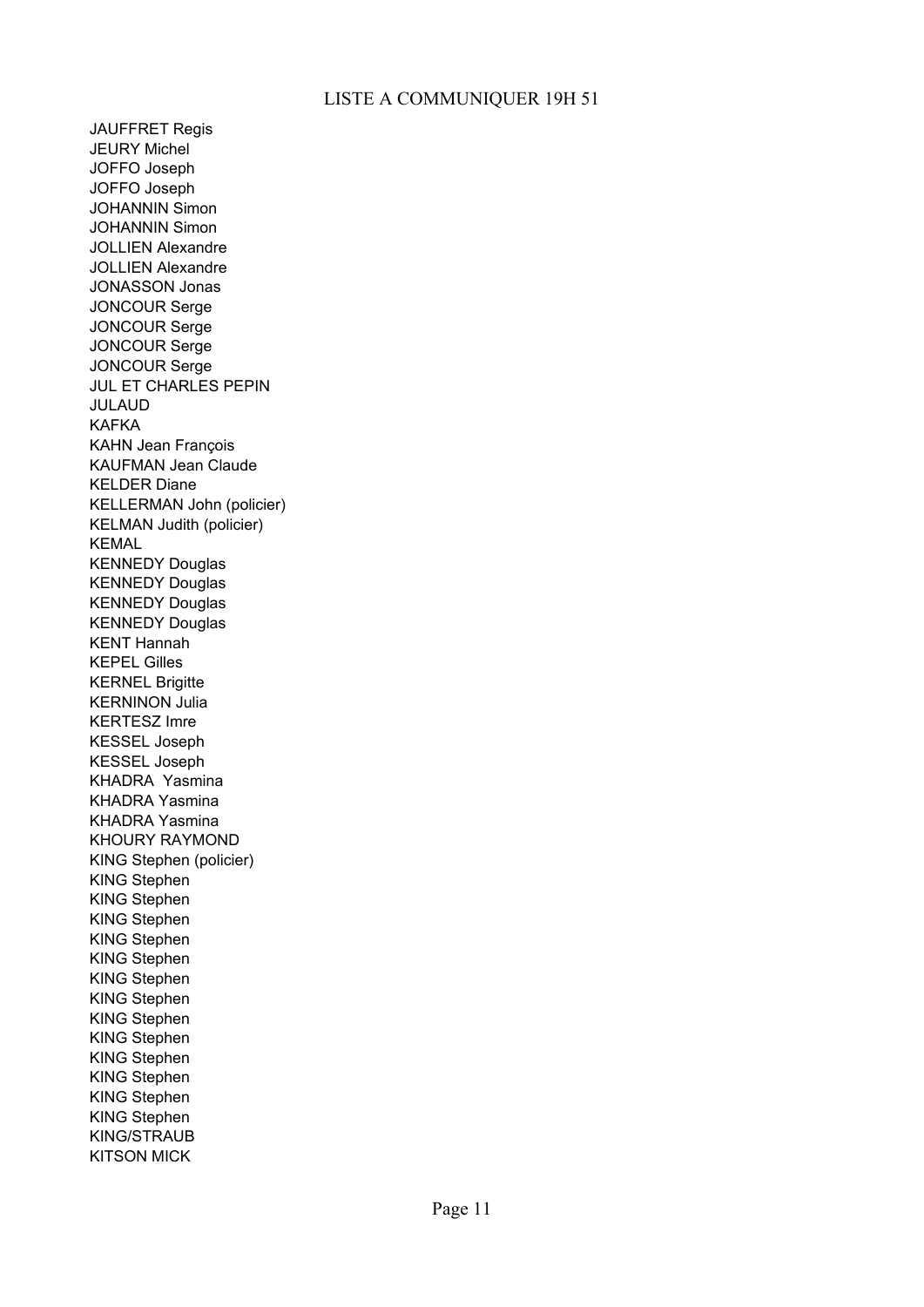KRANTZ Judith KUNDERA KYRIA LA FONTAINE LABORIE LABORIT LABRO Philippe LABRO Philippe LABRO Philippe LABRO Philippe LACKERG Camilla **LAFON Marie Hélène LAFON Lola** LAFORGUE **LAHIRE** LALEMAN LALUMIERE LANG LUC LANZMANN LAROUSSE LARSSON LARSSON LAS VERGNAS LASCAUX LATIMER LAURENS LAURENS LAURENT LAVILLE Alain LAWRENCE LE BOUCHER LE BOUCHER LE BRETON LE CLEZIO LE CLEZIO LE CLEZIO LE CLEZIO LE CLEZIO LE CLEZIO LE GUIN LE NAIRE LE ROY LE TOUX LECLERC LECONTE DE LISLE LEDIG Agnes LEDIG Agnes LEDIG Agnes LEDIG Agnes LEE LEGRAND LEIRIS LEMAITRE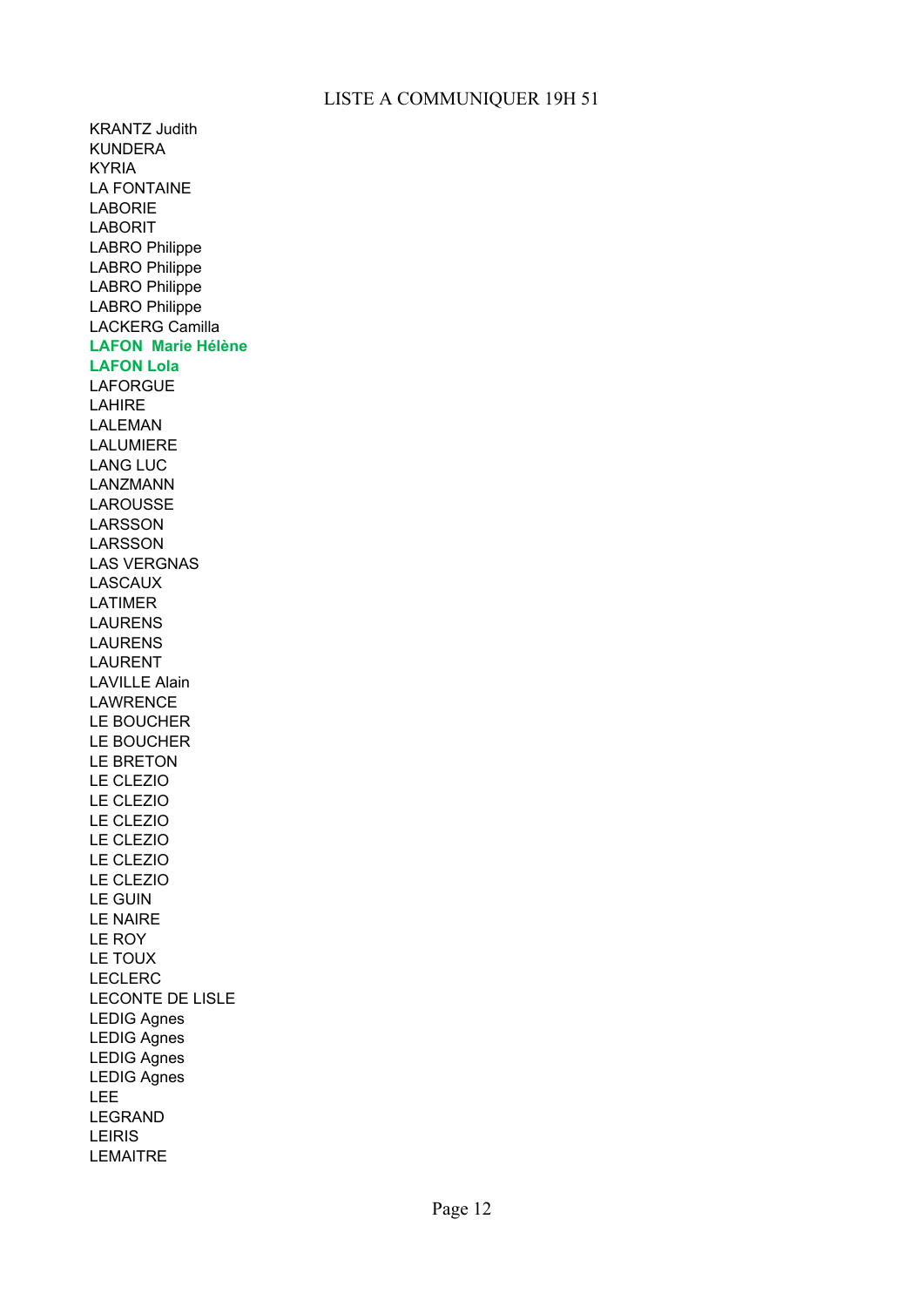LENOIR LENTERIC LEON LES NULS LESBRE LEVY Marc LEVY Marc LEVY Marc LEVY Marc LEVY Marc LEVY Marc LEVY Marc LEVY Marc LIGOCKA LIRON LITTELL LLOYD & REES LONG LOUATAH LOULOU ROBERT LOWE LUCHINI FABRICE MAALOUF MAALOUF MAALOUF MAAS MACDONALD Patricia (policier) MACDONALD Patricia (policier) MACDONALD Patricia (policier) MACDONALD Patricia (policier) MACDONALD Patricia (policier) MACDONALD Patricia (policier) MACINTOSH MADELAINE Océnae **MADELAINE Océnae** MAGNAN MAGNAN MAGNAN MAGNAN MAGNON MAGYD MAHMOODY MAKINE MALAMUD MALARME MALINEAU MALZIEU MANFREDI MANKEL MANKELL MANO MARCHAL MARIVAUX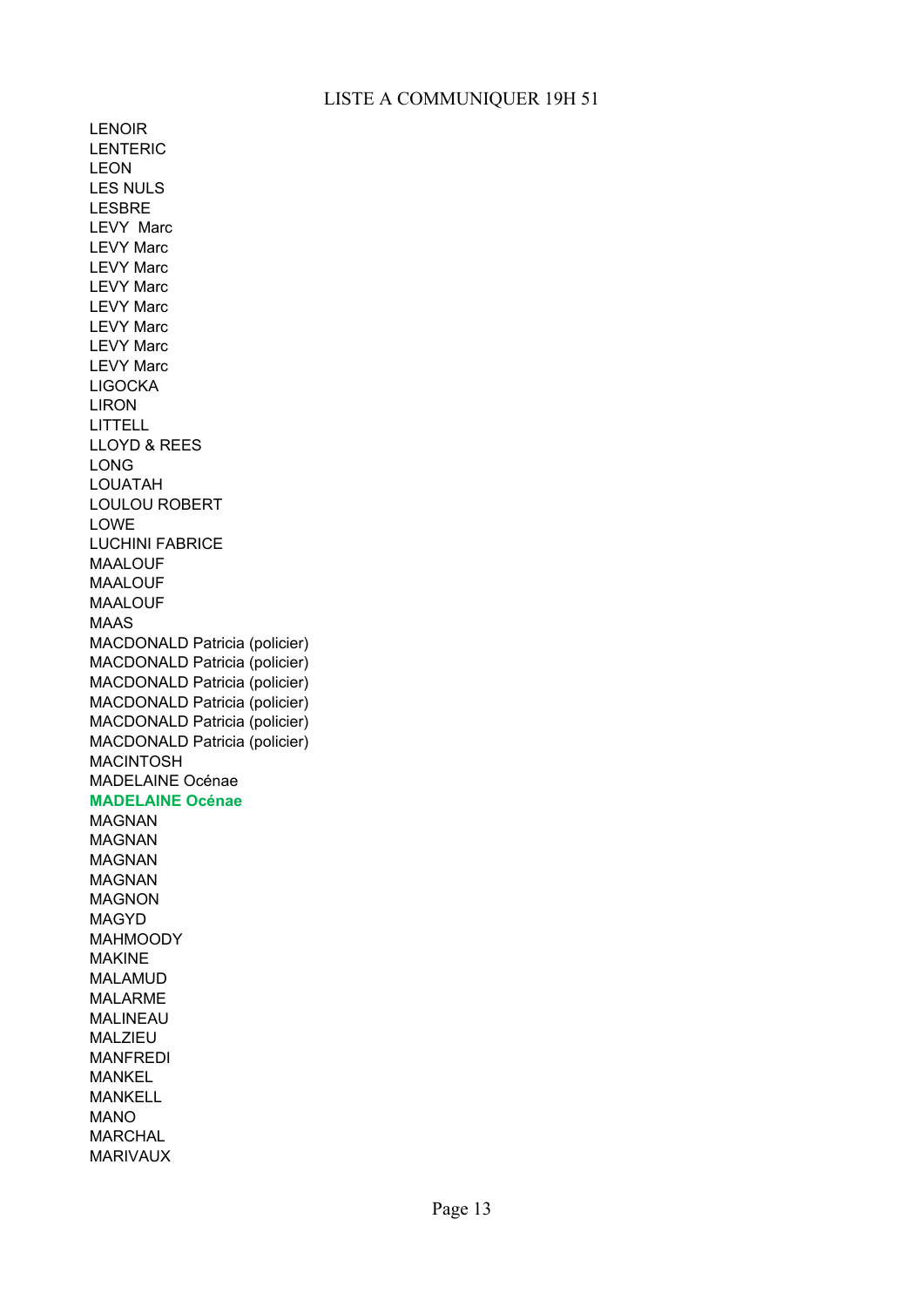MARQUIE MARTIN MARTIN MARTIN MARTIN MARTIN MARTIN LUGAND MARY MASSAROTTO MATHIS MAUPASSANT MAUPASSANT MAUPASSANT MAUPASSANT MAUVIGNIER MAUVIGNIER MAYES MAZETTI MBUE MC COMBIE MC COY **McCULLOUGH McKINLEY** MEHTA MELCHIOR-BONNET MEMOIRE D'OC MENANT MERIMEE MERIMEE MERLE MERLE **METALIOUS** MICHAEL **MICHAUD** MICHELET MICHELET MICHELET MICHELET MICHELET MICHELET MICHELET MIGAUD MILLER MILLER MINIER MINIER MINIER MINIER MINISTERE AGRICULTURE ET PECHE MITERRAND MITTERRAND MODIANO MODIANO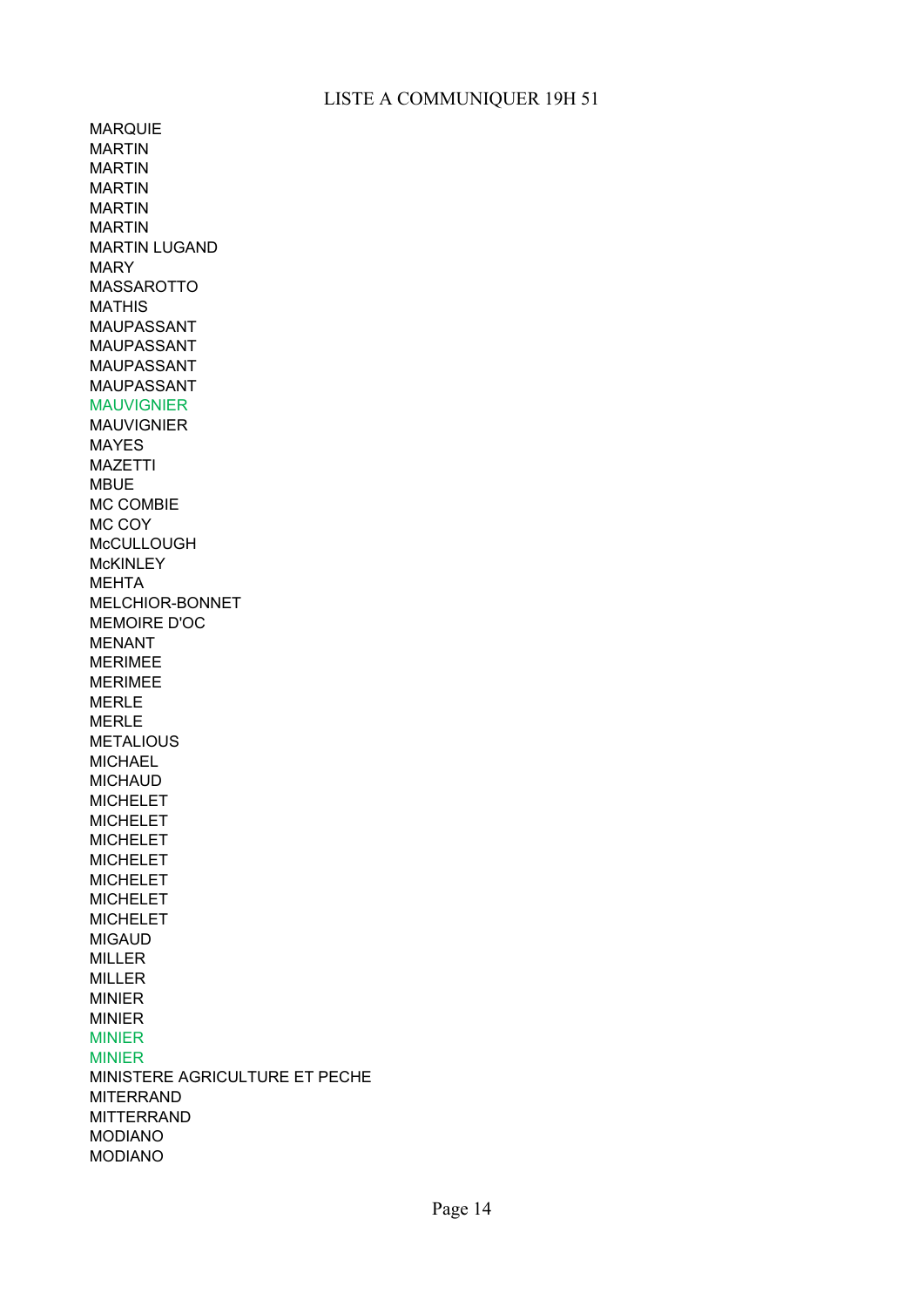MODIANO MODIANO MODIANO MONFILS **MONNERY** MONTAIGNE MOONEY MORANDINI **MORDAL** MOREAU MOREL **MORRISON Toni** MORTON MOSSE MOURAD MOYES MUHSEN MURAKAMI MURAKAMI MURAKAMI MURAKAMI MURAKAMI MURAKAMI MURAKAMI MURAKAMI Haruki MURAKAMI MURAKAMI MURAKAMI MURAKAMI MURAKAMI MURAKAMI MUSSET MUSSO MUSSO MUSSO MUSSO MUSSO MUSSO MUSSO MUSSO MUSSO NASREEN NDIAYE NEGGERS **NEMIROVSKY** NERUDA NICCI FRENCH NICCI FRENCH NICCI FRENCH NICOLAS NICOLINO NOTHOMB NOTHOMB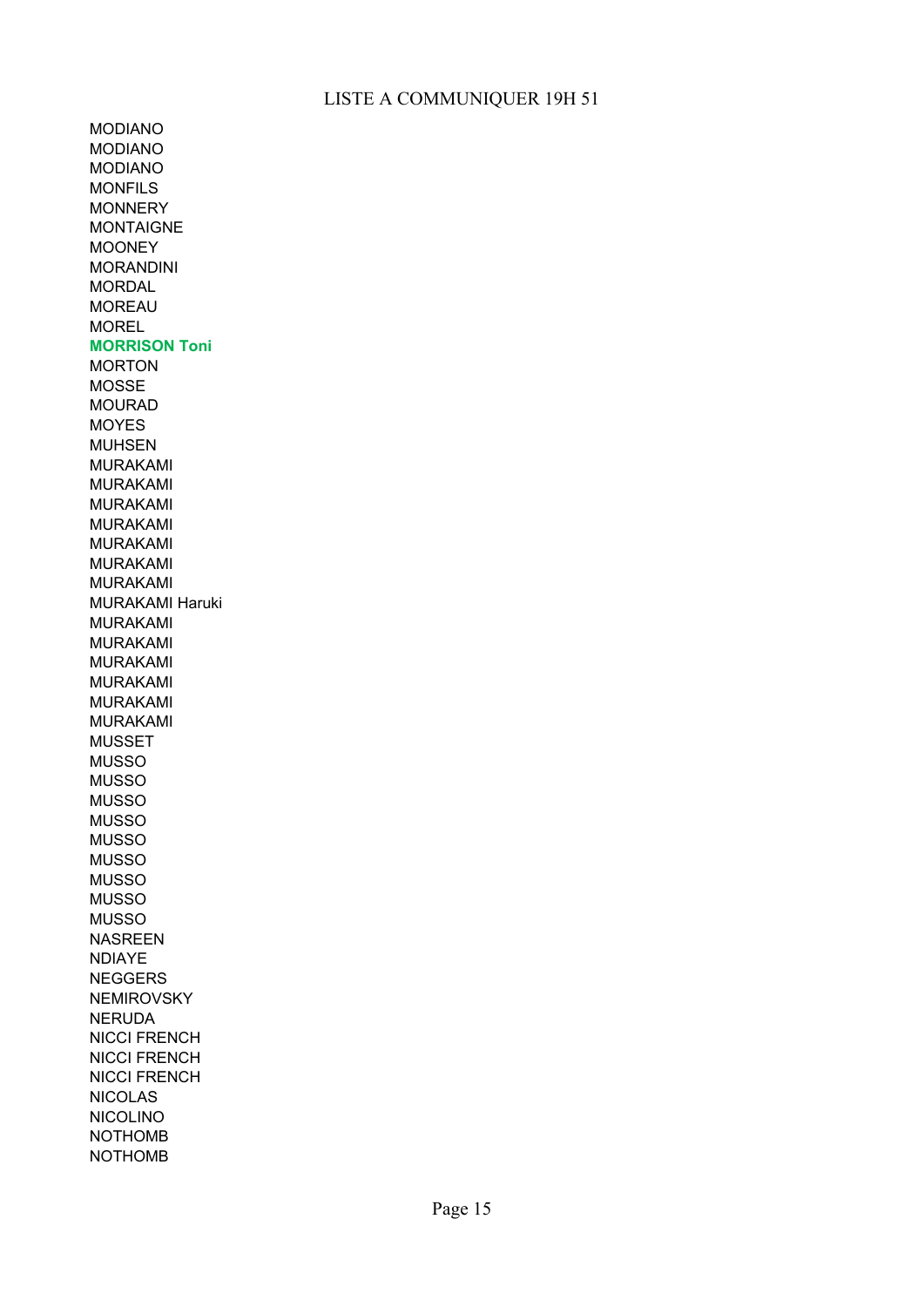NOTHOMB NOTHOMB NOTHOMB NOTHOMB NOURISSIER O BRIEN O BRIEN OBAMA OGAWA **OKSANEN** OLAFSDOTTIR OLMI OLMI ONFRAY ONO-DIT-BIOT **ORMESSON ORMESSON ORSENNA ORSENNA ORSENNA** ORWELL ORWELL **OTSUKA** OWENS PAGNOL PAGNOL PAGNOL PAGNOL PAGNOL PAGNOL PAGNOL PAGNOL PALET PANCOL PANCOL PANCOL PANCOL PANCOL PANCOL PANCOL PANCOL PANCOL PARSONS PARSONS PASCAL PASTRE PASTRE PASTRE PATERSON PATTERSON PATTERSON PATTERSON PATTYN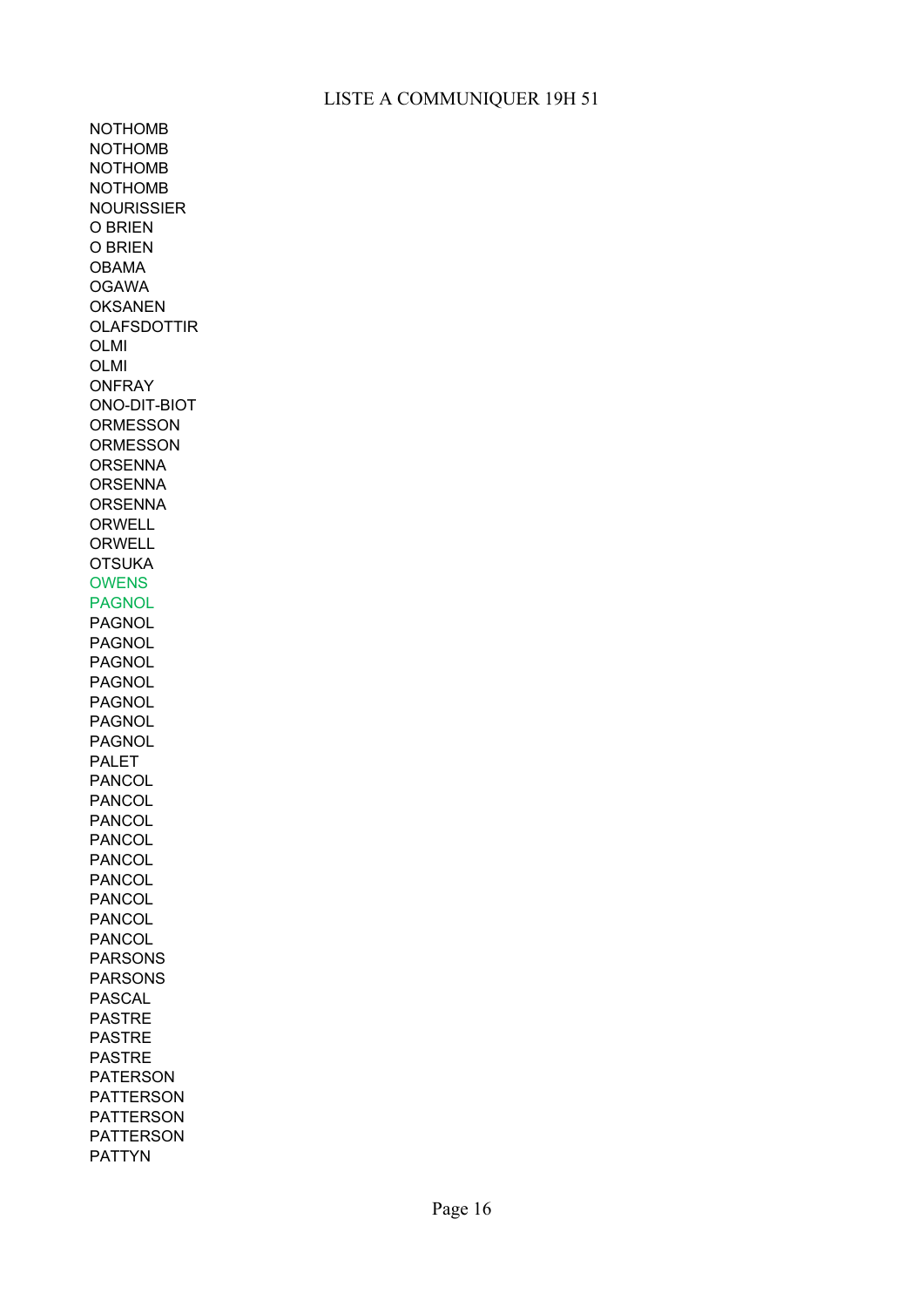PAULY PAURD PAUWELS PAVLOFF PELLOUX PELTIER PENNAC PENNAC PENNAC PENNAC PENNAC PENNAC PENNAC **PERCY** PEREZ-REVERTE PERGAUD PETER PETRIMAUX PEYRAMAURE PHALIPPOU PICOULT PICQ PIKE PINIES PIQUEMAL PLAMONDON PLANCHE PLUCHARD POE PORQUET PRAT PREST & SHORT PRESTON/ CHILD PROST PRUDON PUERTOLAS PUZO QUEFFELEC QUEFFELEC QUEFFELEC QUEFFELEC QUEFFELEC QUEFFELEC RABOUIN RACHMUHL RANSMAYR RAVARD RABATE RAYMO REAVES **REGNIEZ** REICH RENDEL REPERANT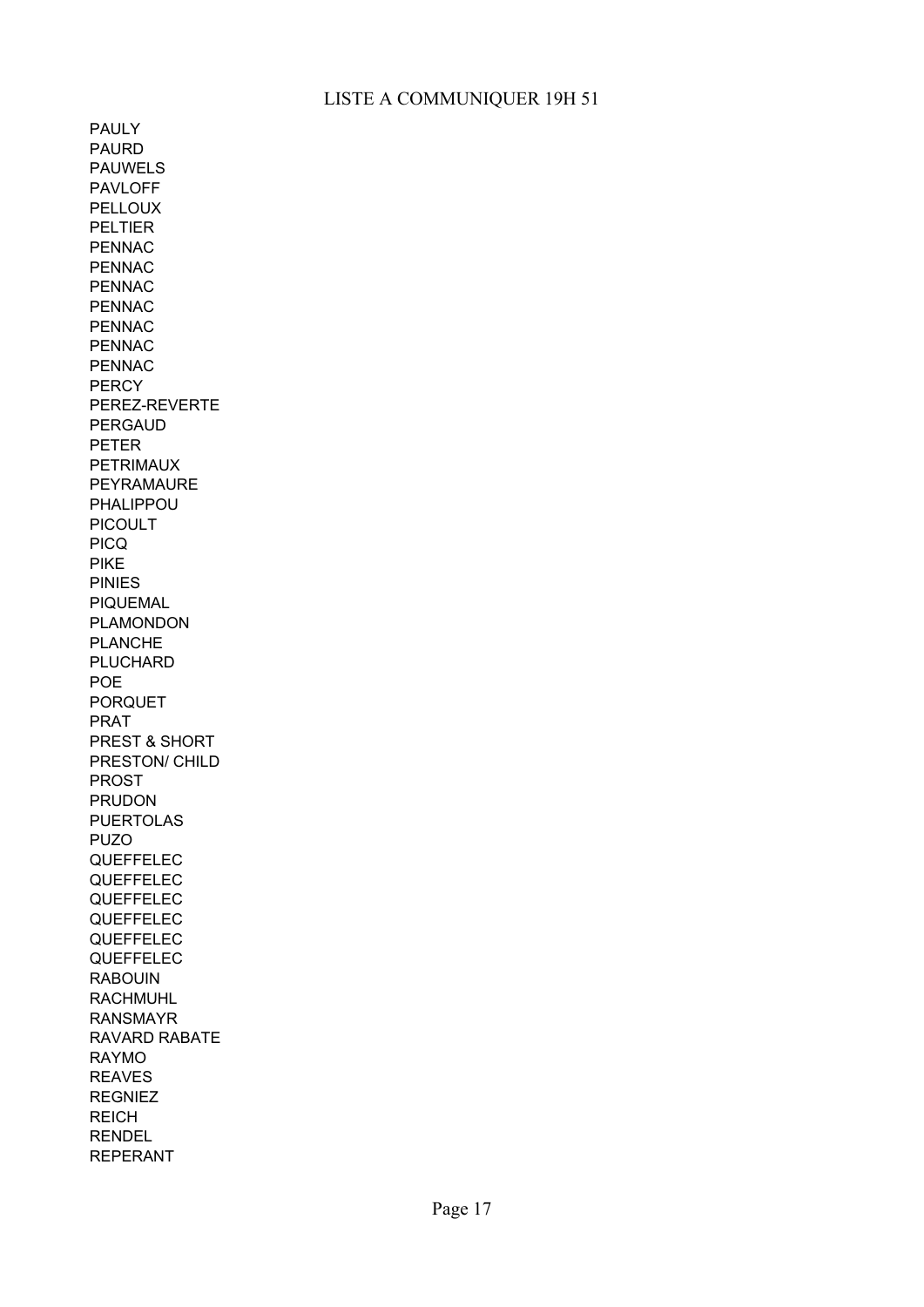REVEL RIFKIN RILKE RIPLEY RIVAIS YAK RIVOYRE ROBARDS ROBERTS ROBERTS ROBERTS ROBERTS ROBERTS ROBERTS ROLIN ROQUEFORT ROSENBERG ROSS ROSTAND ROUANET ROUANET ROUAUD ROUAUD **ROUX**  ROWLING ROWLING ROWLING ROWLING ROWLING ROY **RUIZ Olivia** RUSHDIE SAGAN SAGAN SAGAN SAINT EXUPERY SALEM SALOME SALTER SALVAIRE SAN-ANTONIO **SAPIENZA SAPIENZA**  SARRAUTE SARRAUTE **SARTRE** SATTOUF Riad **SATTOUF SATTOUF SATTOUF SCHMITT SCHMITT SCHMITT SCHMITT**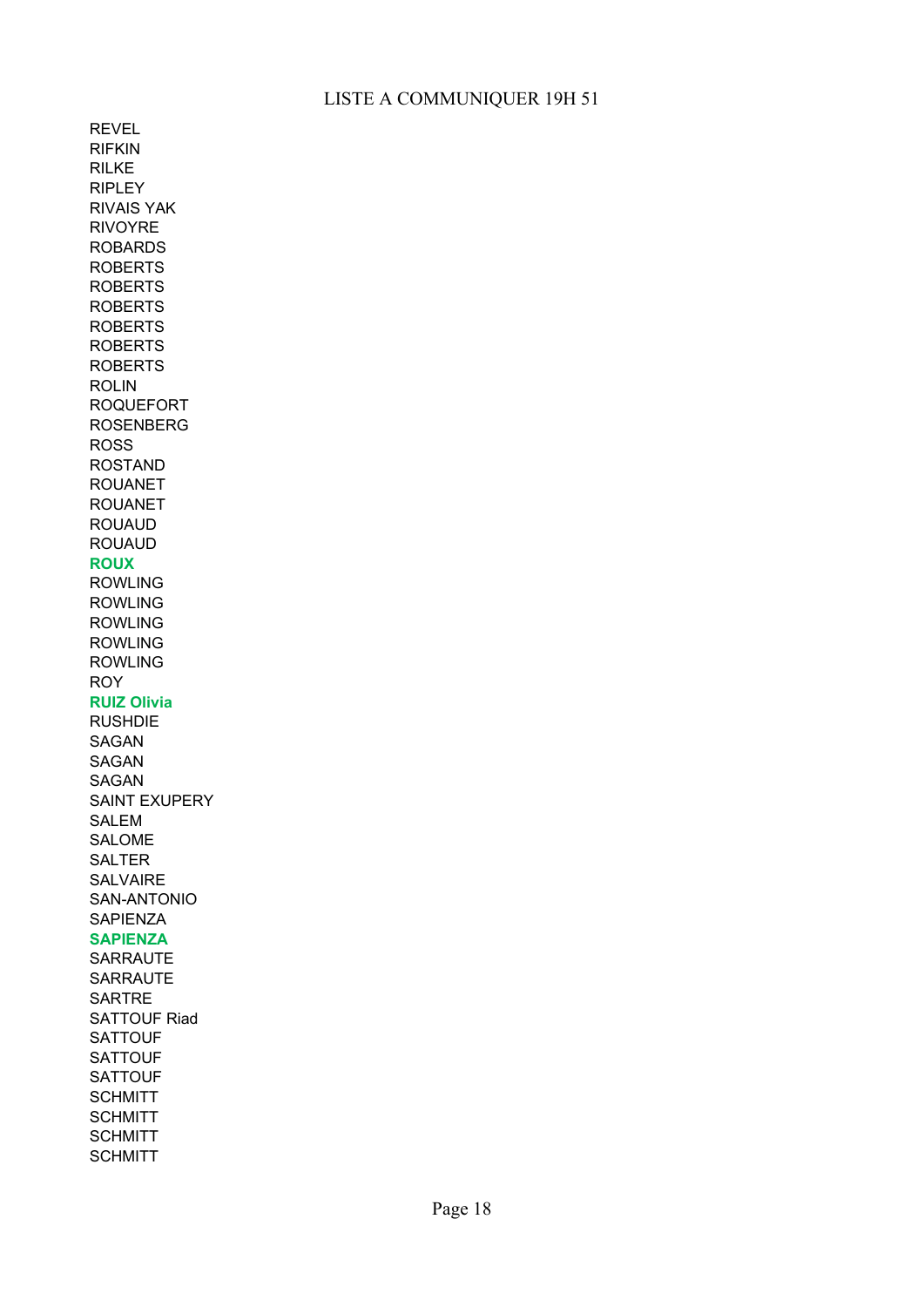**SCHMITT SCHMITT SCHMITT** SEBASTIEN SENEGAL **SEPULVEDA**  SFAR SFAR SFAR SHAFAK SHAFFER & BAROWS SHARMA SHARMA SHEILA SHIMAZAKI SHREVE **SIGNOL SIGNOL SIGNOL SIGNOL SIGNOL SIGNOL SIGNOL SIGNOL SIGNOL SIGNOL SIGNOL** SIM SIMENON SIMENON SIMENON SIMENON SIMENON **SLAUGHTER** SLIMANI **SLIMANI SLIMANI**  SMADJA SMITH TOM ROB SOARES SOURBES STEEL STEINER **STENDHAL STOCKETT** SUE MONK KIDD **SULITZER SULITZER SULITZER SULITZER** SURGET SUSKIND SYLVIE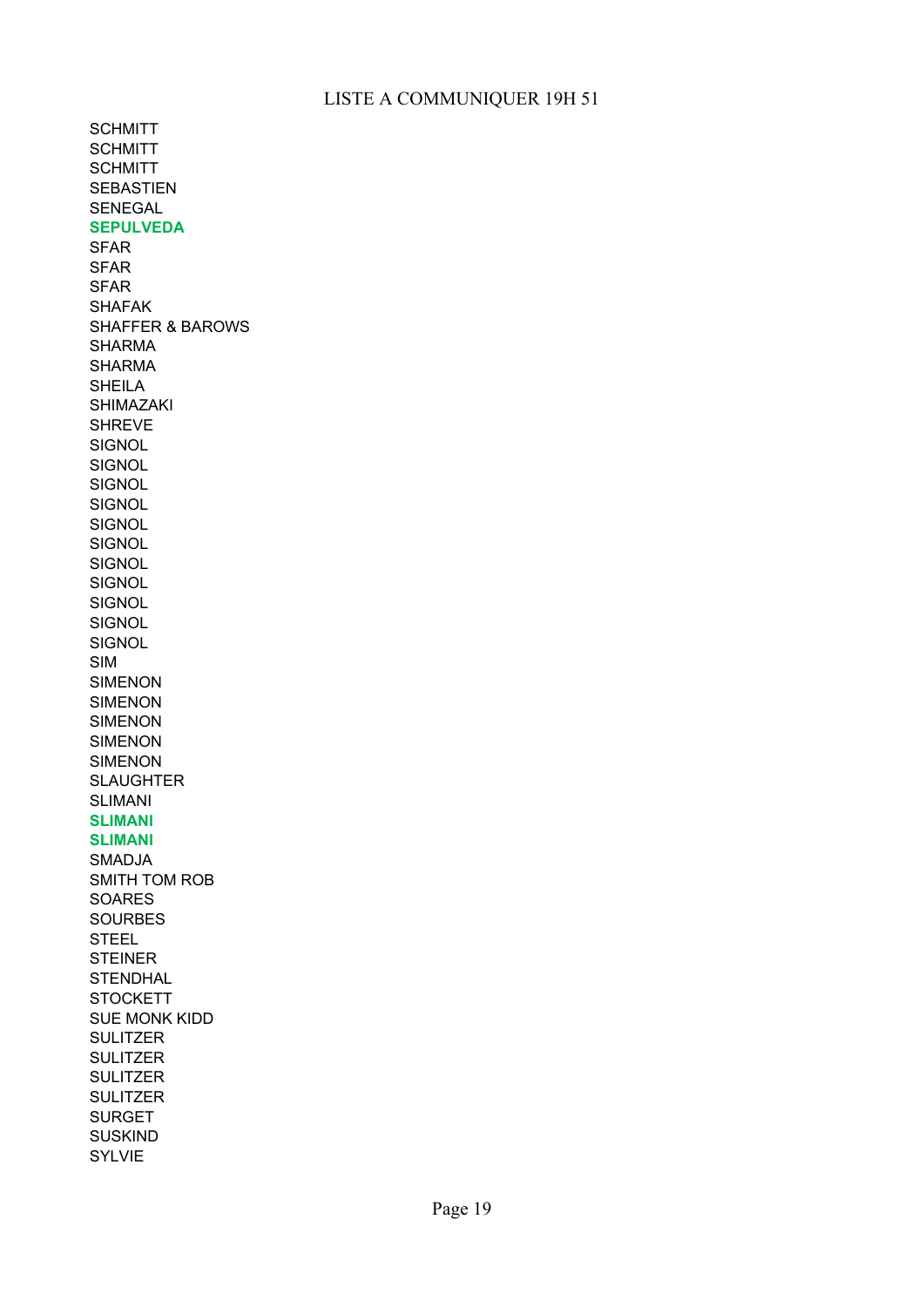TANIGUCHI TARTT TAVOILLOT TAYLOR **TEODORESCU THILLIEZ** THILLIEZ **THILLIEZ THILLIEZ THILLIEZ** THILLIEZ THYLLIEZ **TITIERE** TOIBIN **TOURNIER** TOURNIER **TOURNIER** TOUSSAINT & AUGUSTIN **TREVANE** TRIAY PASCUCHI TRILLARD TROYAT TUNGAR VACCA VALLES VAN DER LINDEN VANN VANN VAREL VARGAS VASSEUR VASZQUEZ MONTALBAN **VEIL** VERLAINE VERMALLE VIAN VIAN VIEL VILATGES AL PAIS VILLON VINAU VINCENOT VIOLLIER VIVERET VUILLARD WALSH WALTARI WALTERS WANG JEN WEBER WEISSBRODT WELLES TOFIELD SIMON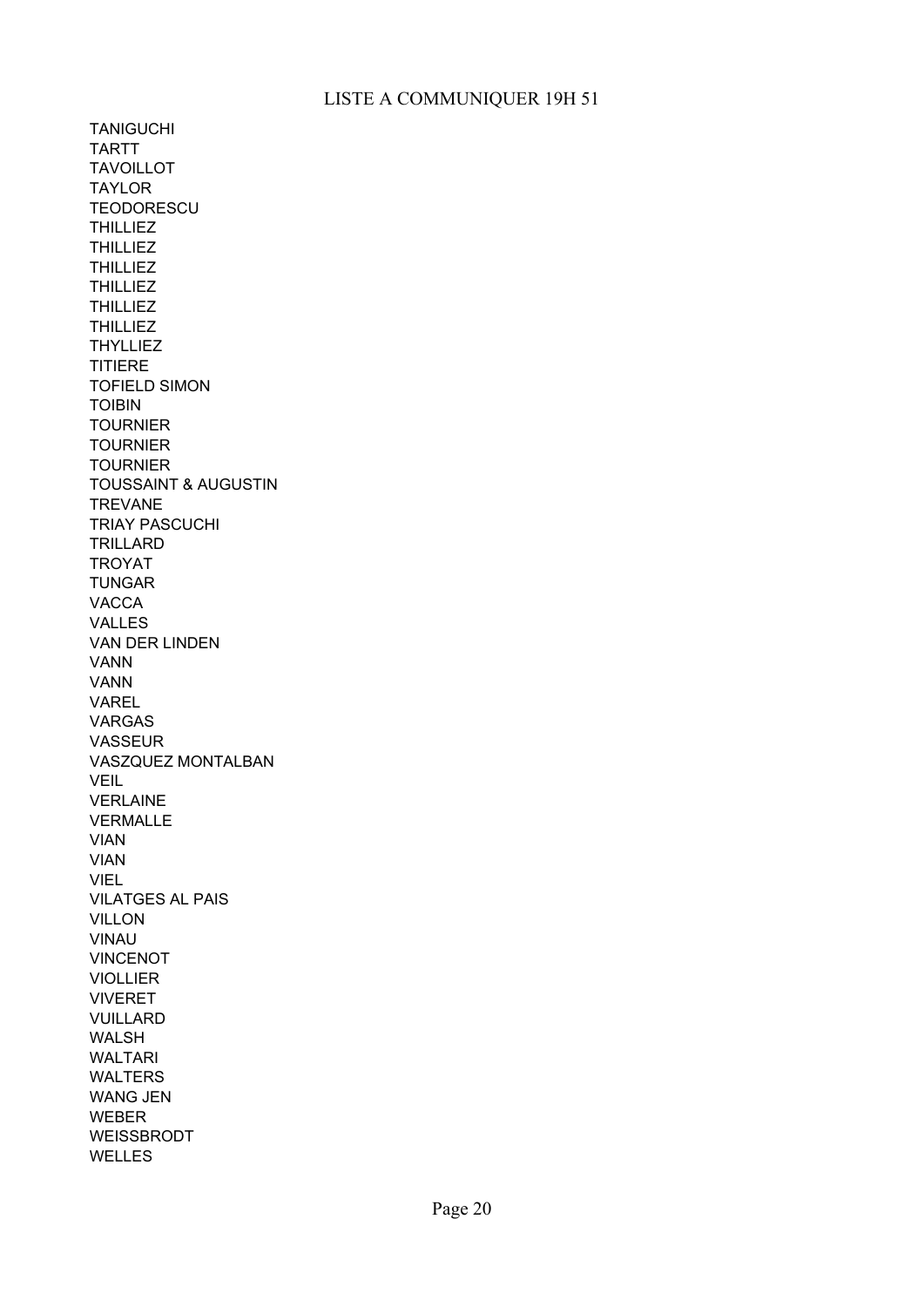WELLS HG WERBER WERBER WERBER WERBER WESTLAKE **WHITEHEAD WIAZEMSKY** WICKER WIESEL WIEVIORKA WILDSMITH XIALONG XILONEN YALOM ZAI ZENATTI **ZENITER**  ZENITER ZEVACO ZIDROU BONNEAU ZIEGLER ZOLA ZOLA ZOLA ZOLA ZOLA ZOLA ZOLA ZOLA ZOLA ZOLA ZOLA ZOLA ZOLA ZOLA ZOLA ZOLA Emile ZWEIG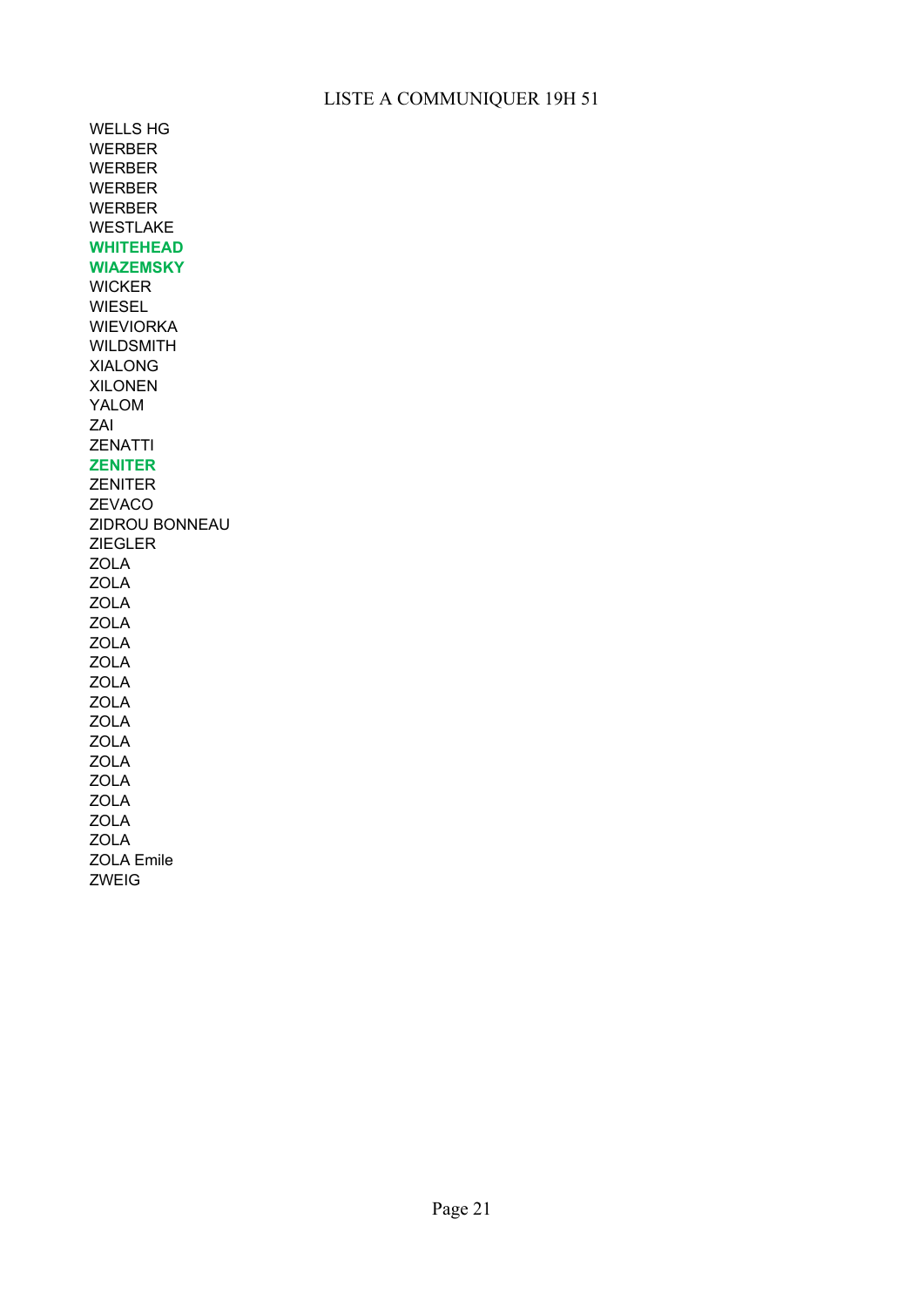**Titre** JE VAIS BIEN NE T EN FAIS PAS LE COEUR REGULIER NOS RICHESSES LE SILENCE DES GEANTS LE COEUR D'UNE MERE LE CHATEAU DES ETOILES TOME 1 LE CHATEAU DES ETOILES TOME 2 LE MINISTRE ADULTERE MON PAYS REINVENTE FAIRE MOUCHE LE GHETTO INTERIEUR HOPITAL DES ENFANTS CENT MIILIONS D ANNEES ET UN JOUR L INCESTE LA PETITE FOULE UN AMOUR IMPOSSIBLE TITEUF C'EST PAS MALIN ANTIGONE LES CARAVANES DU SOLEIL EICHMANN À JÉRUSALEM LES ANNEES CANNIBLES RELATIONS INQUIETANTES ET LA TRANSITALIQUE LA CONFRERIE DES EVEILLES LES GENS DE MISAR LES BOTTES DE SEPT LIEUES LES CONTES DU CHAT PERCHE LUNE DE PRINTEMPS L'HOMME DES BOIS SORAYA SOUS HAUTE PROTECTION UNE FEMME SOUS CONTROLE UNE TRICHE SI PARFAITE EUGENIE GRANDET.URSULE MIROUET LA COUSINE BETTE LA VIE DES ELFES L'ELEGANCE DU HERISSON EMMAUS NOVOCENTO LE PIANISTE L'ART DE LA RECUP' VERSAILLES PASSIONS ET POLITIQUE LES CARNETS DE GUERRE DE LOUIS BARTHAS CENT ONZE HAIKU ANTIGONE OEDIPE SUR LA ROUTE LES FLEURS DU MAL LES FLEURS DU MAL ET AUTRES POEMES RAIMOND LE CATHARE AU NOM DU FILS VIPERE AU POING MÉMOIRES D'OUTRE-MÈRE AU SECOURS PARDON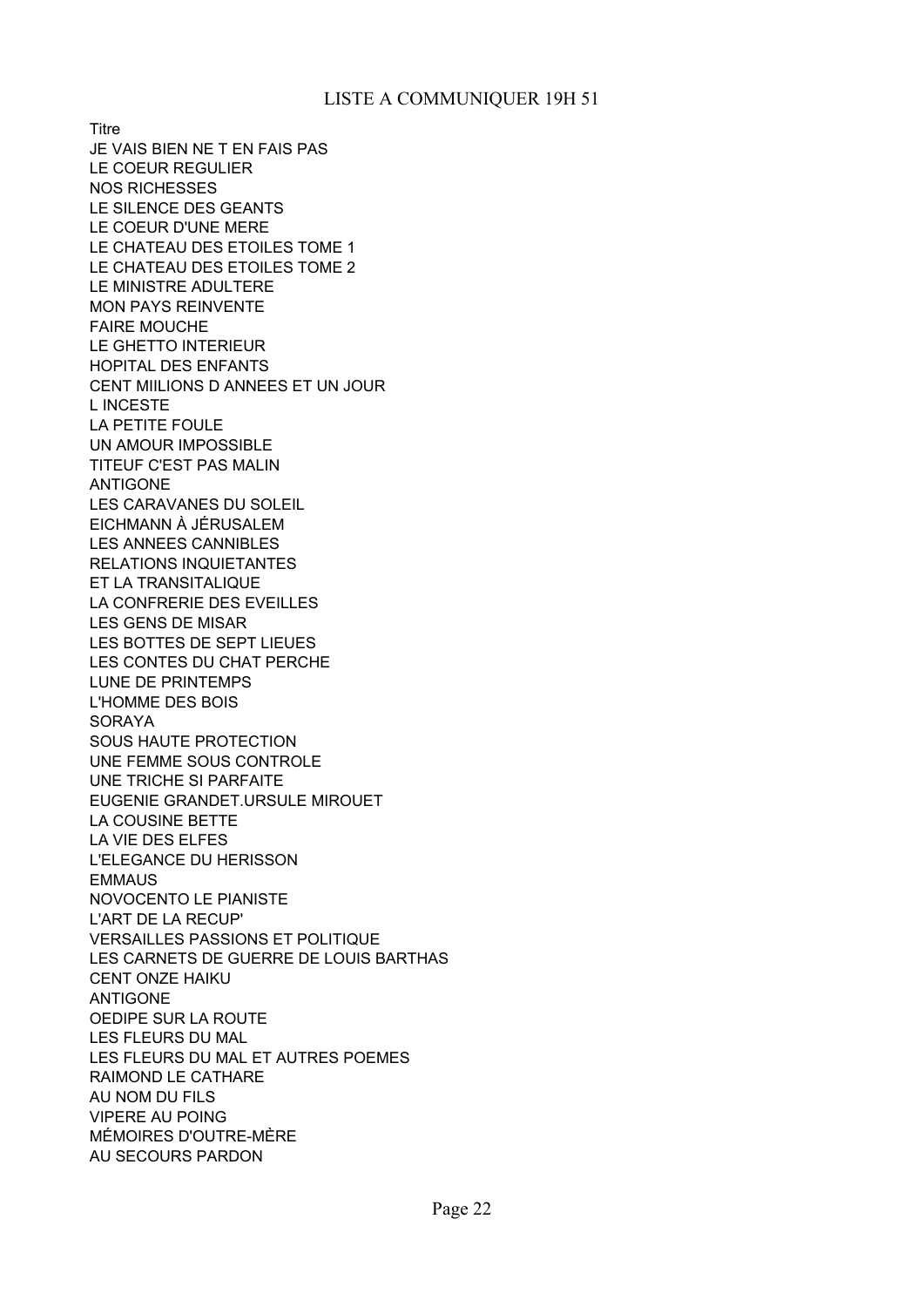VACANCES DANS LE COMA LA THEORIE DE L'INFORMATION HISTOIRES VRAIES L ABLATION LE BONHEUR CONJUGAL LA SINGULIERE TRISTESSE DU GATEAU AU CITRON VARIETES CRITIQUES LE COEUR BATTANT DE NOS MERES **L'AUTRE MOITIE DE SOI** IL SUFFIT D UN AMOUR RIEN N EST NOIR LES ENFANTS DU GRAAL **JOURNAL** LA PROPHETIE CHARLEMAGNE LE MUSEE PERDU LE TROISIEME SECRET LES FEMMES DU ROI SOLEIL LES BRABAN ARRETE AVEC TES MENSONGES LA TRAHISON DE THOMAS SPENCER LA SEPTIEME FONCTION DU LANGAGE TOURISTE METIER DE CHIEN 6h47 AILEFROIDE CONGO INC UNE FEMME EN BLANC UNE FEMME RECONCILIEE LA VERITABLE ROMY SCHNEIDER SUCRE NOIR **HERITAGE** ISIDORE ET LES AUTRES LA TRAGÉDIE CATHARE LES ROIS FOUS DE BAVIERE LE MALTAIS CHAROGNE LE PIED **CAPITAINE** LA MAISON D'ECOLE MES MAUVAISES PENSEES EN ATTENDANT BOJANGLES DANS LE SILENCE DE L'AUBE UN ETE DE CANICULE UN SOUPCON D'INTERDIT UNE NOUVELLE VIE LA FIGUIERE EN HERITAGE LA CHAMBRE DES DAMES LES COMPAGNONS D'ETERNITE LETTRES A UNE JEUNE FILLE LES FOUS RIRES DES GROSSES TETES CELUI QUI ATTEND ET AUTRES NOUVELLES LES PEAUX ROUGES LES CORPS CELESTES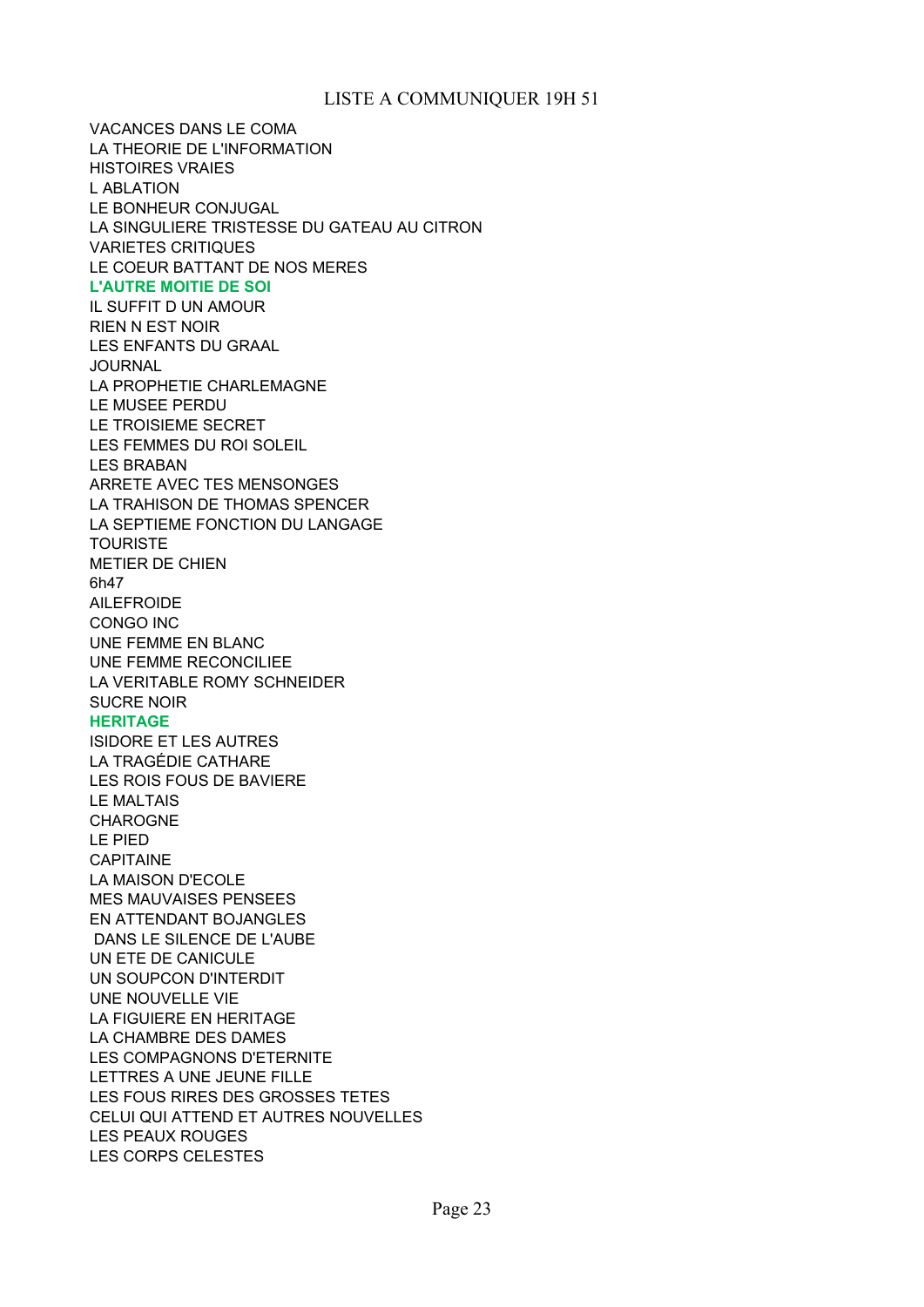LES PLUS BEAUX MOTS D AMOUR L HERBE DU DIABLE UN CHEVAL DE REVE LE COEUR NOUE DECEPTION POINT ANGES ET DÉMONS DA VINCI CODE FORTERESSE DIGITALE LE SYMBOLE PERDU DOUBLE VIE DOUBLE MORT LE TEMPS EST ASSASSIN MAMAN A TORT NE LACHE PAS MA MAIN ON LA TROUVAIT PLUTOT JOLIE UN AVION SANS ELLE LA MODIFICATION FAIS UN NOEUD A TON MOUCHOIR LES GRANDES CIVILISATIONS ROME LES JEUX ET LES HOMMES PHILIPPE L'EXCURSION A TINDARI BRULONS TOUS CES PUNKS POUR L'AMOUR DES ELFES LA PESTE L'ÉTRANGER L'EXIL ET LE ROYAUME ÉCRITS AUTOBIOGRAPHIQUES GEORGES SAND DE VOYAGES EN ROMANS UNE SOUPE AUX HERBES SAUVAGES **DU COTE DES INDIENS** D AUTRES VIES QUE LA MIENNE LA CLASSE DE NEIGE **CROYANCE** LE VIN BOURRU JE VOUS ECRIS DE CARCASSONNE 1919-1939 **JE ME SOUVIENS DU GRAND CONFINEMENT** LA COTE QUI DESCEND ET AUTRES DIABLERIES NOUVELLES DU MINERVOIS FORTUNA ET SON DEMON LE 1ER CAVALIER DE L APOCALYPSE E=MC 2 LE SILENCE DE CLARA RUE DES BONS ENFANTS LA VIE INTERDITE LETTRE OUVERTE AUX CULS -BENITS LE BLEU DE L'OCEAN MONSIEUR ORIGAMI **MON TRAITRE** LE JOUR D AVANT PROFESSION DU PERE UNE JOIE FEROCE SUITE CEVENOLE LA SANS PAREILLE L'ENFANT DES LUMIERES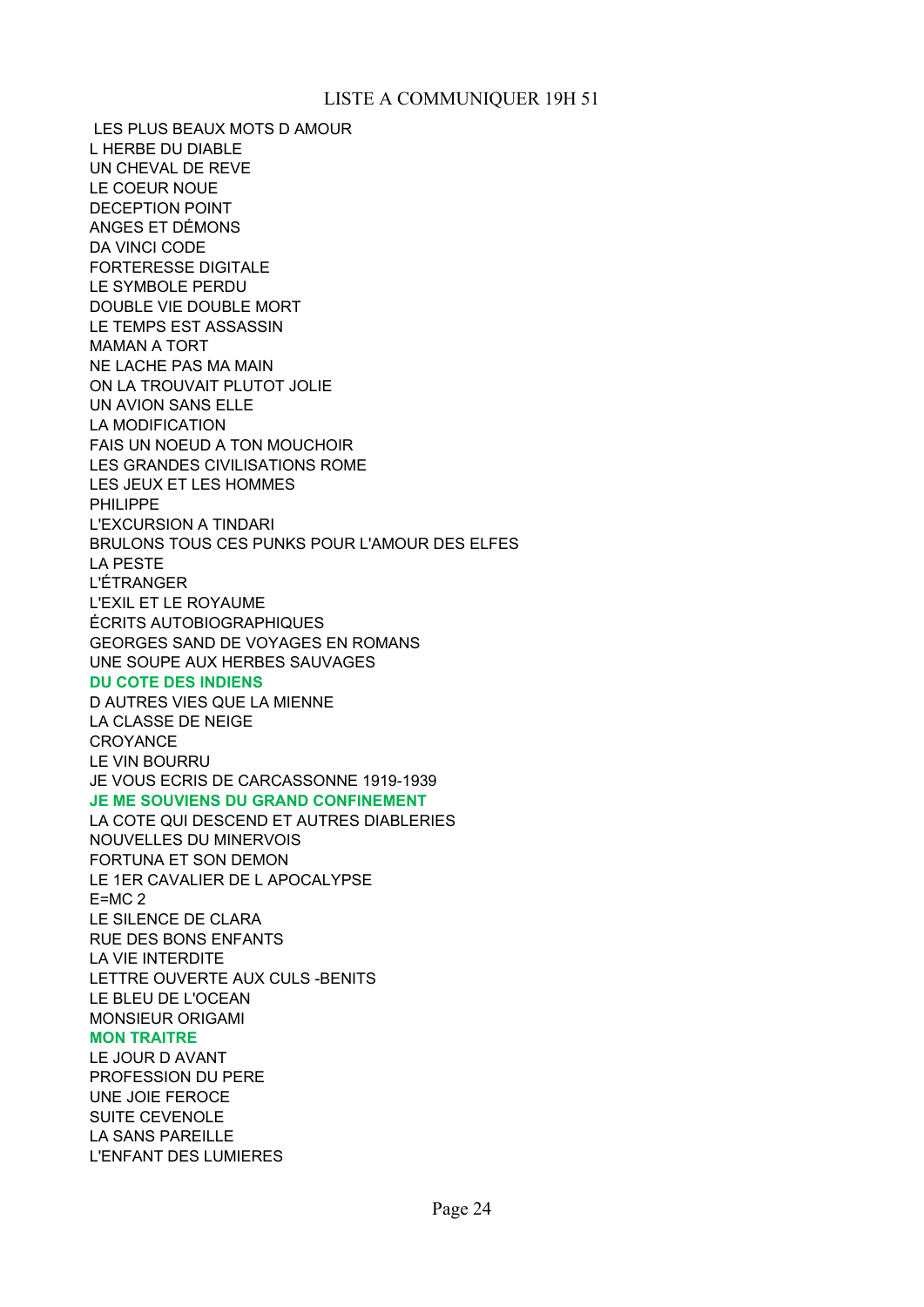LA VIRGINIENNE IN TENEBRIS LE SANG DU TEMPS L'ENFANT MULTIPLE LES MARCHES DE SABLE LA PEUR **NORD-EST** 10 PETITS NEGRES A B C CONTRE POIROT DIX BREVES RENCONTRES FIVE LITTLE PIGS LA FETE DU POTIRON LE CRIME DU GOLF LE TRAIN BLEU LES ENQUÊTES D'HERCULE POIROT LES VACANCES D'HERCULE POIROT SUR LES CIMES DU DESESPOIR RAINBOW 6 CE SOIR JE VEILLERAI SUR TOI QUAND REVIENDRAS TU LE MYSTÈRE DE NOËL AVANT DE TE DIRE ADIEU CE QUE VIVENT LES ROSES DORS MA JOLIE DOUCE NUIT LA MAISON AU CLAIR DE LUNE LA MAISON DU GUET LA NUIT DU RENARD LA NUIT EST MON ROYAUME LE BILLET GAGNANT MAUVAISES MANIERES NE PLEURE PAS MA BELLE NOUS N'IRONS PLUS AU BOIS RECHERCHEJEUNE FEMME AIMANT DANSER RIEN NE VAUT LA DOUCEUR DU FOYER SOUVIENS TOI TOI QUE J AIMAIS TANT UN CRI DANS LA NUIT UNE SECONDE CHANCE LES AMES GRISES PARFUMS **L ARCHIPEL DU CHIEN** LEGENDES DE LA MER

L'OR DE LA TERRE MALATAVERNE QUAND J'ETAIS CAPITAINE UNE CHANCE DE TROP BALLE DE MATCH DISPARU A JAMAIS INNOCENT NE LE DIS A PERSONNE à SANS UN MOT SIX ANS DÉJÀ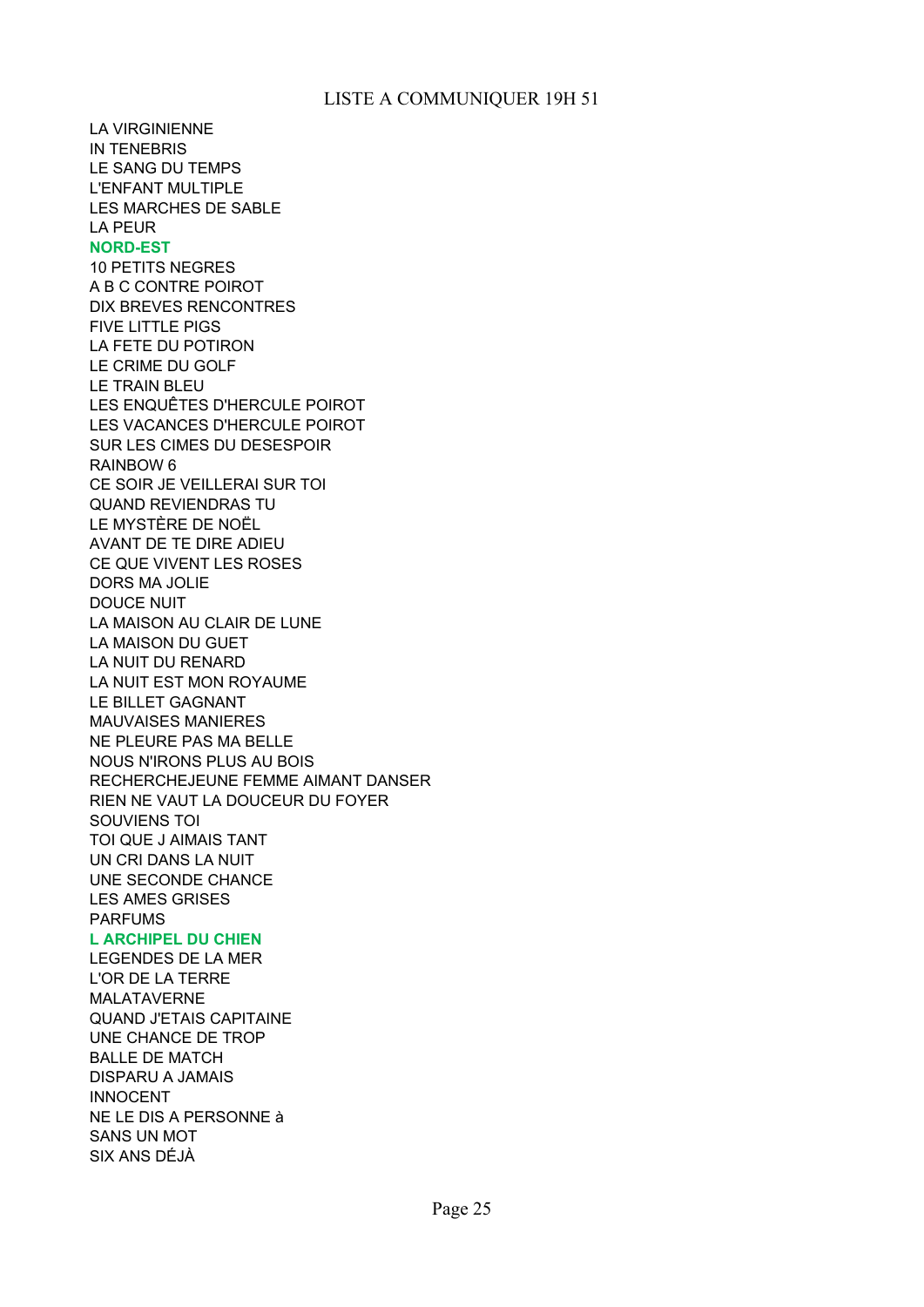LA VIE TRES PRIVEE DE MR SIM COMME LE FLEUVE QUI COULE L'ALCHIMISTE LA CHATTE LA VAGABONDE ANGIE 13 ANS DISPARUE LE VOYAGE DE MARCEL GROB LA TRESSE LES VICTORIEUSES TOUT CE QUI MEURT CREANCE DE SANG L EPOUVANTAIL LA DEFENSE LINCOLN LES DIEUX DU VERDICT CONFIDENCE POUR CONFIDENCE LE 1ER JANVIER 1800 **CONTAGION** AU LIEU DIT NOIR-ETANG KRAMER CONTRE KRAMER LA GUERISON DU COEUR HORACE BLOW FLY HAVRE DES MORTS SANS RAISON **SCARPETTA** VOILE ROUGE ECRIRE L HOSPITALITE MARIE PAPE CARPANTIER HUGO PRATT UN GENTILHOMME DE FORTUNE û 1- VISIONS AFRICAINES UN AMOUR CLAIR-OBSCUR CE SONT LES PLANTES QUI SAUVENT LES HOMMES RETOUR A MALAVEIL DE PIERRE ET D OS UN ANGE SANS PITIE LE GUIDE DE L'EMMERDEUR LES VIEUX NE PLEURENT JAMAIS L AUTRE QU'ON ADORAIT SAUVE TOI LA VIE T'APPELLE L'HERITIERE LA MER A L ENVERS SAGESSES ET MALICES DE NASSREDINE 1 SAGESSES ET MALICES DE NASSREDINE 2 SAGESSES ET MALICES DE NASSREDINE 3 CONTES DU LUNDI TARTARIN DE TARASCON CHARLOTTE CORDAY L'AUTRE JOSEPH GASTON PHEBUS DISCOURS ET MESSAGES DE GAULLE MON PERE UN MODE A PORTEE DE MAIN LA DERNIÈRE COUBLE MANIFESTO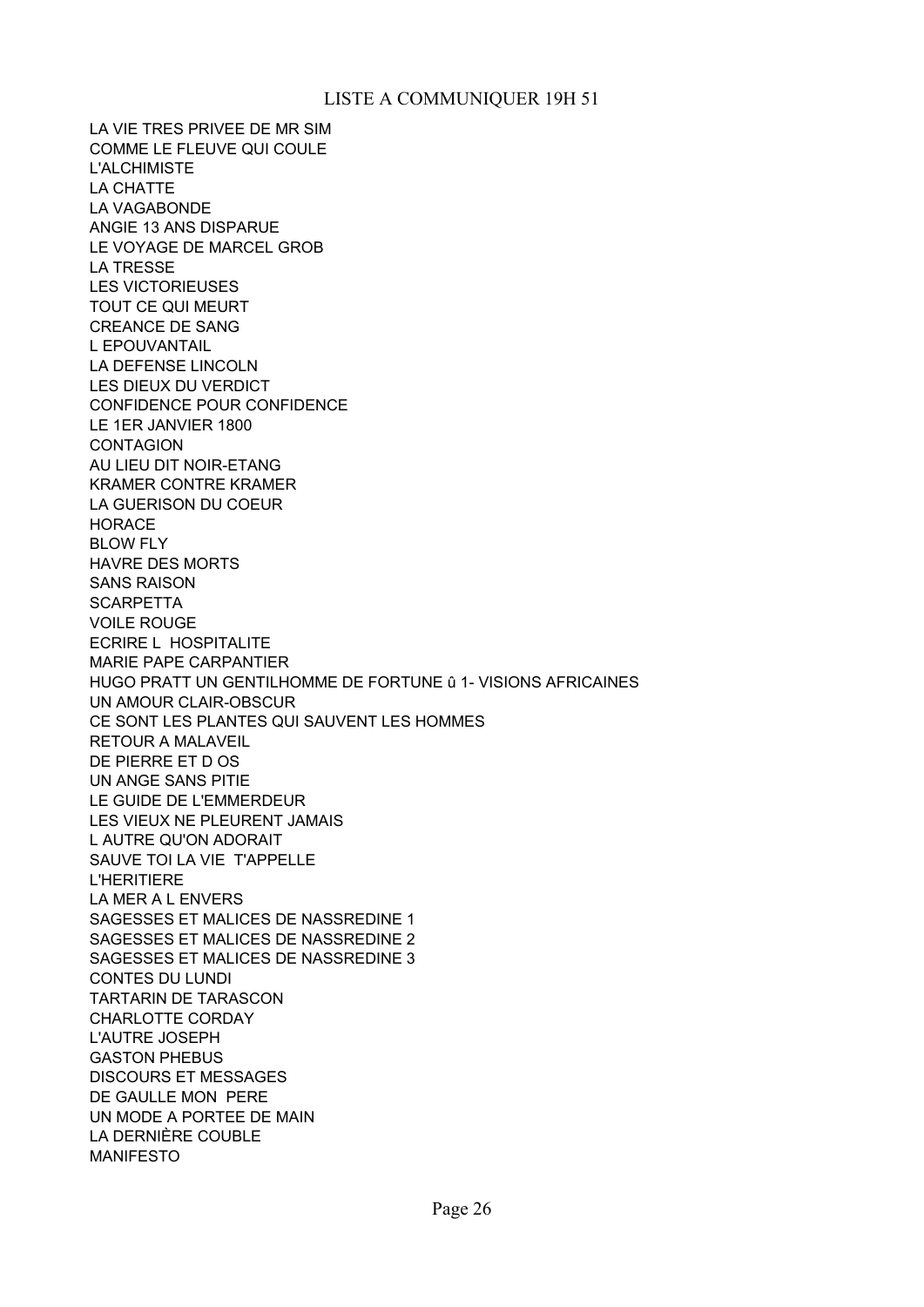POINT CARDINAL **LES FLEURS DE L OMBRE** ELLE S APPELAIT SARAH LES GRATITUDES LES LOYAUTES LES FRERES SISTERS LE MOMENT FRATERNITÉ EN MON FOR INTERIEUR PROPRIETE PRIVEE LA CHAMBRE DES OFFICIERS CA RACONTE SARAH LA FEMME QUI NE VIEILLISSAIT PAS LA LISTE DE MES ENVIES LA PREMIERE CHOSE QU'ON REGARDE **MON PERE** ON NE VOYAIT QUE LE BONHEUR ARENA 13 ELLE MARCHAIT SUR UN FIL LE TROTTOIR AU SOLEIL QUIPROQUO L'UNITE D'UN HOMME JO RUPTURE EVARISTE VERTE FONDS DE TIROIR LA GESTAPO LA FEMME AU TEMPS DES PHARAONS FLEUR DE PAROLE MA VIE DE BRANQUIGNOL LA VERITE SUR L'AFFAIRE HARRY QUEBERT LE LIVRE DES BASTIMORE LE LISEUR DU 6H27 **LA VRAIE VIE** LE NID DE LA HULOTTE QUAND LE DIABLE SORTIRA DE LA SALLE DE BAIN "OH" BLEU COMME L'ENFER CHÉRI-CHÉRI DISPERSEZ-VOUS DOGGY BAG 1 2 3 DOGGY BAG 4 5 6 LES ÉTAPES MAJEURES DE L'ENFANCE PHOTO DE GROUPE AU BORD DU FLEUVE CEUX QUE JE SUIS LE DIEU VAGABOND CRIME ET CHATIMENTS 1 LA POURSUITE DU BONHEUR MINI ENCYCLOPEDIE DES PROVERBES ET DICTONS TISTOU LES POUCES VERTS LES ROIS MAUDITS LA LOI DES MALES T4 LES ROIS MAUDITS LA LOUVE DE FRANCE T5 MÉMOIRES : LES CHAMPS DE BRAISE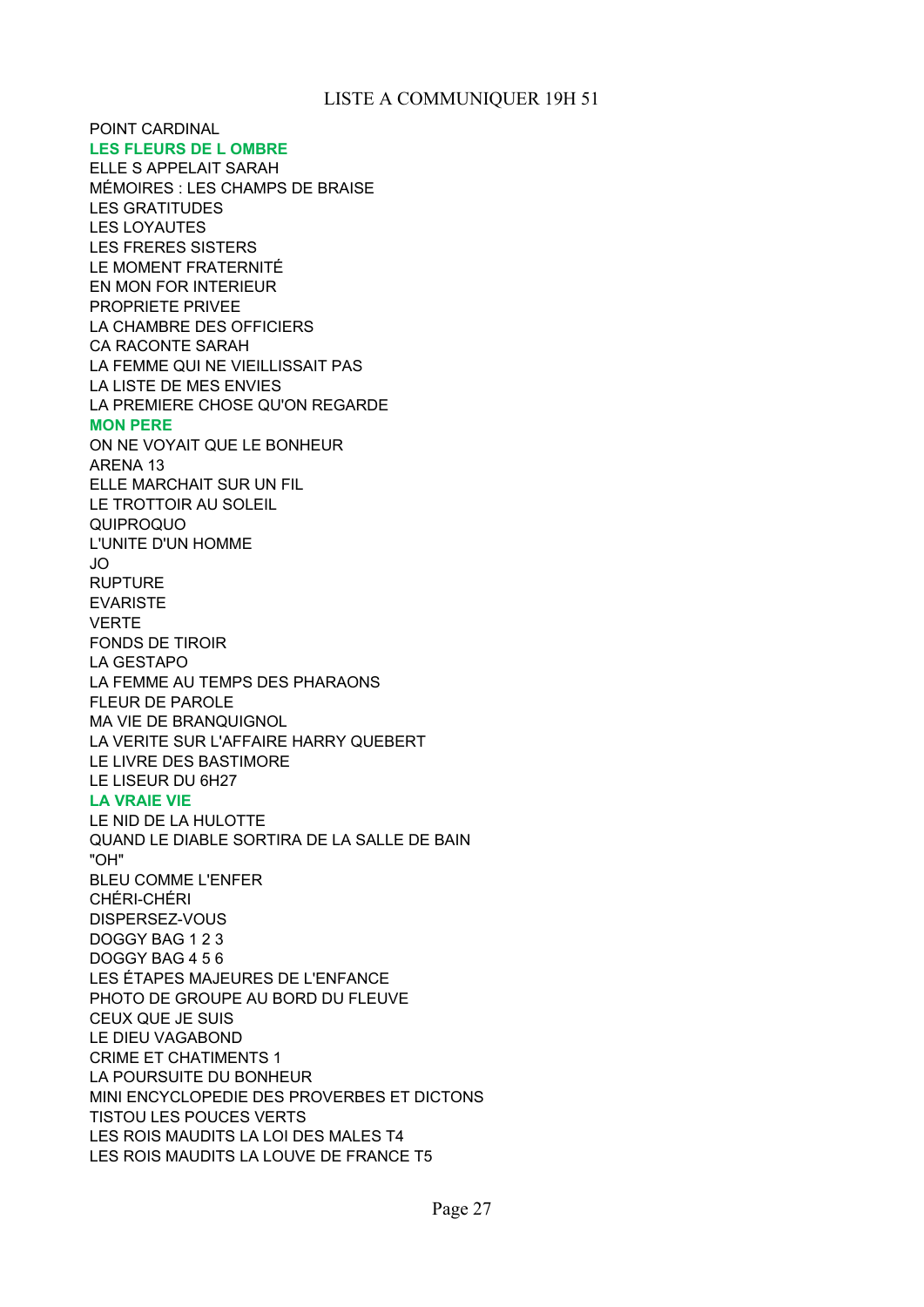LES ROIS MAUDITS LA REINE ETRANGLEE T2 LES ROIS MAUDITS LE LIS ET LE LION T6 LES ROIS MAUDITS LE ROI DE FER T1 LES ROIS MAUDITS LES POISONS DE LA COURONNE T3 LA PREFERENCE POUR L'INEGALITE LA SUCCESSION TOUS LES HOMMES N HABITENT PAS LE MONDE DE LA MEME FACON DAMES DU XII SIECLE TOME 1 DAMES DU XII SIECLE TOME 2 DAMES DU XII SIECLE TOME 3 FEMMES DE DICTATEUR LE DESTIN D'ANTOINE FILS DE COLONS FRANÇAIS EN ALGÉRIE AU XIXÈ SIÈCLE L'ODYSSÉE VI TOME 1 L'ODYSSÉE VI TOME 2 LA DAME DE MONSOREAU LE VICOMTE DE BRAGELONNE JULES FERRY REVEILLE TOI AU DEBUT D UN BEL ETE L AMANT CLEMENCEAU LES PIEDS DANS L EAU LE MASQUE DU JAGUAR LE NOM DE LA BETE **QUATORZE** DOUBLE VIE L ENFANT DE TOUS LES SILENCES HORI LA CONSPIRATION DU HAREM HORI LE SCARABÉE DU COEUR HORI LES CHATS SACRES DE BUBASTIS MON FILS PERDU **LE MOULIN SUR LA FLOSS** ADAM BEDE UNE FEMME EN DANGER INVISIBLE MAN UNDERWORLD USA LE BLUFF TECHNOLOGIQUE UN ECHO DANS LA NUIT BOUSSOLE PARLE LEUR DE BATAILLES DE ROIS ET D ELEPHANTS DELIT D INNOCENCE LA DESIRADE.4 LA LUMIERE DU MATIN LA LUMIERE DU MATIN.1 LE CHEMIN PERDU.2 LES BLONDES ET PAPA LES SOLEILS DE L AUTOMNE.3 PORRIDGE ET POLENTA POUR SES BEAUX YEUX UN JOLI PETIT COIN POUR MOURIR UN MATIN ELLE S'EN ALLA LA CATHÉDRALE DE LA MER PYLONE **NOTRE CORPS NOUS MEMES**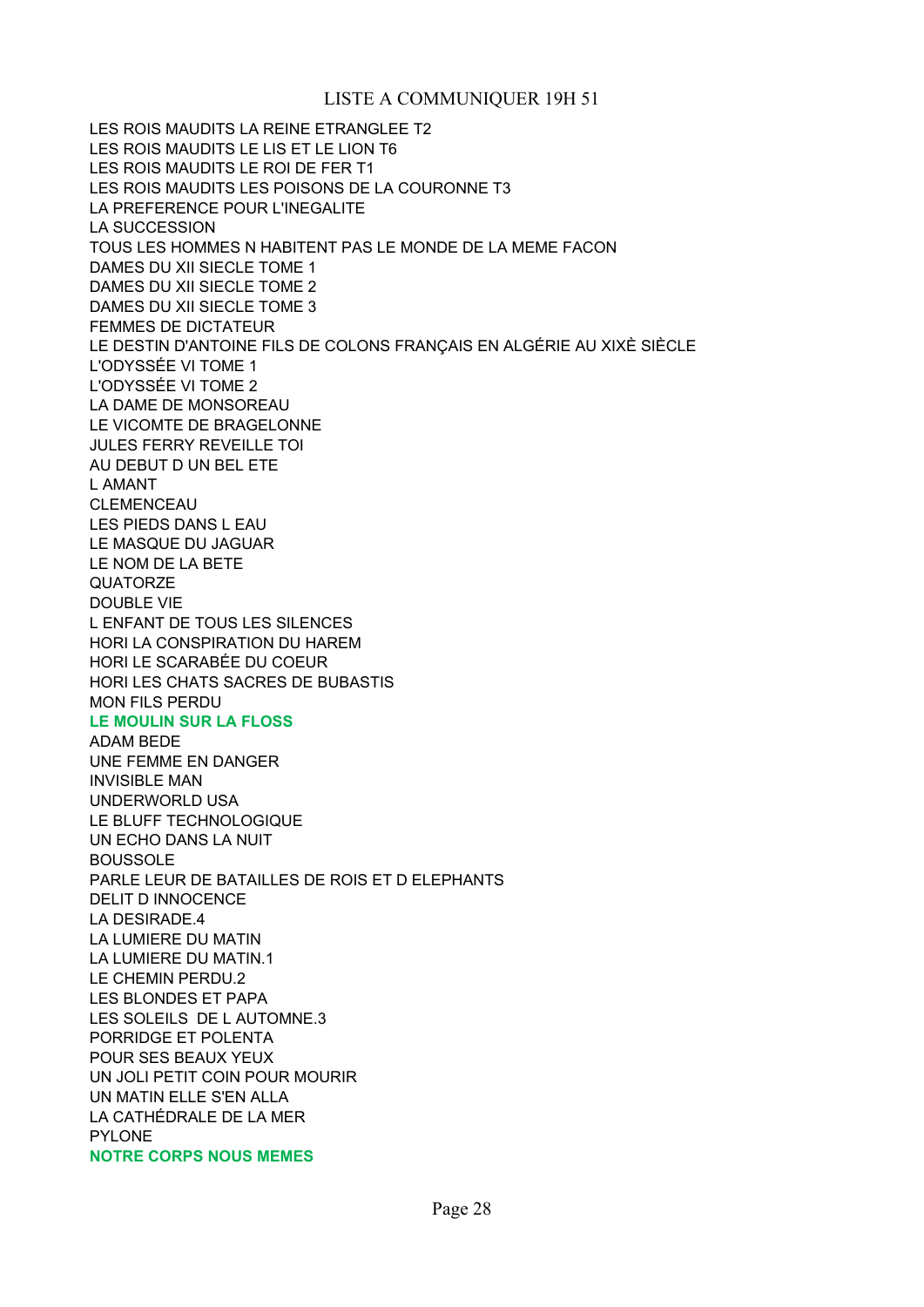PETIT PAYS ARTEMISIA CHERCHEZ LA FEMME GRACE ET DENUEMENT L ELEGANCE DES VEUVES LA CONVERSATION AMOUREUSE CELLE QUI FUIT ET CELLE QUI RESTE L AMIE PRODIGIEUSE LE NOUVEAU NOM A SON IMAGE LE SERMON SUR LA CHUTE DE ROME NE COMPTE PAS LES HEURES LA CENTRALE VOUS ETES SANS PITIE DOCTEUR JE ME TUERAIS POUR VOUS QUE NOS VIES AIENT LAIR DUN FILM PARFAIT TENIR JUSQU A L AUBE L'EDUCATION SENTIMENTALE MADAME BOVARY SALAMMBO TROIS CONTES LA FIN DU COURAGE **CHARLOTTE** LA DELICATESSE LA TÊTE DE L'EMPLOI LE POTENTIEL EROTIQUE DE MA FEMME NOS SÉPARATIONS DEUX SOEURS VERS LA BEAUTE CANTIQUE POUR LA FIN DU VOYAGE GORILLES DANS LA BRUME LES MONTAGNARDS DE LA NUIT PREMIER DE CORDEE LORENZO OU LA FIN DES Médicis UN SOIR AU CLUB LES DEFERLANTES LOUIS XIV LE ROI SOLEIL LOUIS XIV L'HIVER DU GRAND ROI NAPOLEON UNE AFFAIRE INTIME LE PITAUD FAMILLE PARFAITE SAUVER SA PEAU L HERITAGE DU PASSE SALINA LES TROIS EXILS LE ROMAN DE LA MOMIE LES VIEILLES DEBOUT-PAYÉ ENSEMBLE C EST TOUT FENDRE L ARMURE JE L AIMAIS L'ÉCHAPÉE BELLE LES ENFANTS DU SOLEIL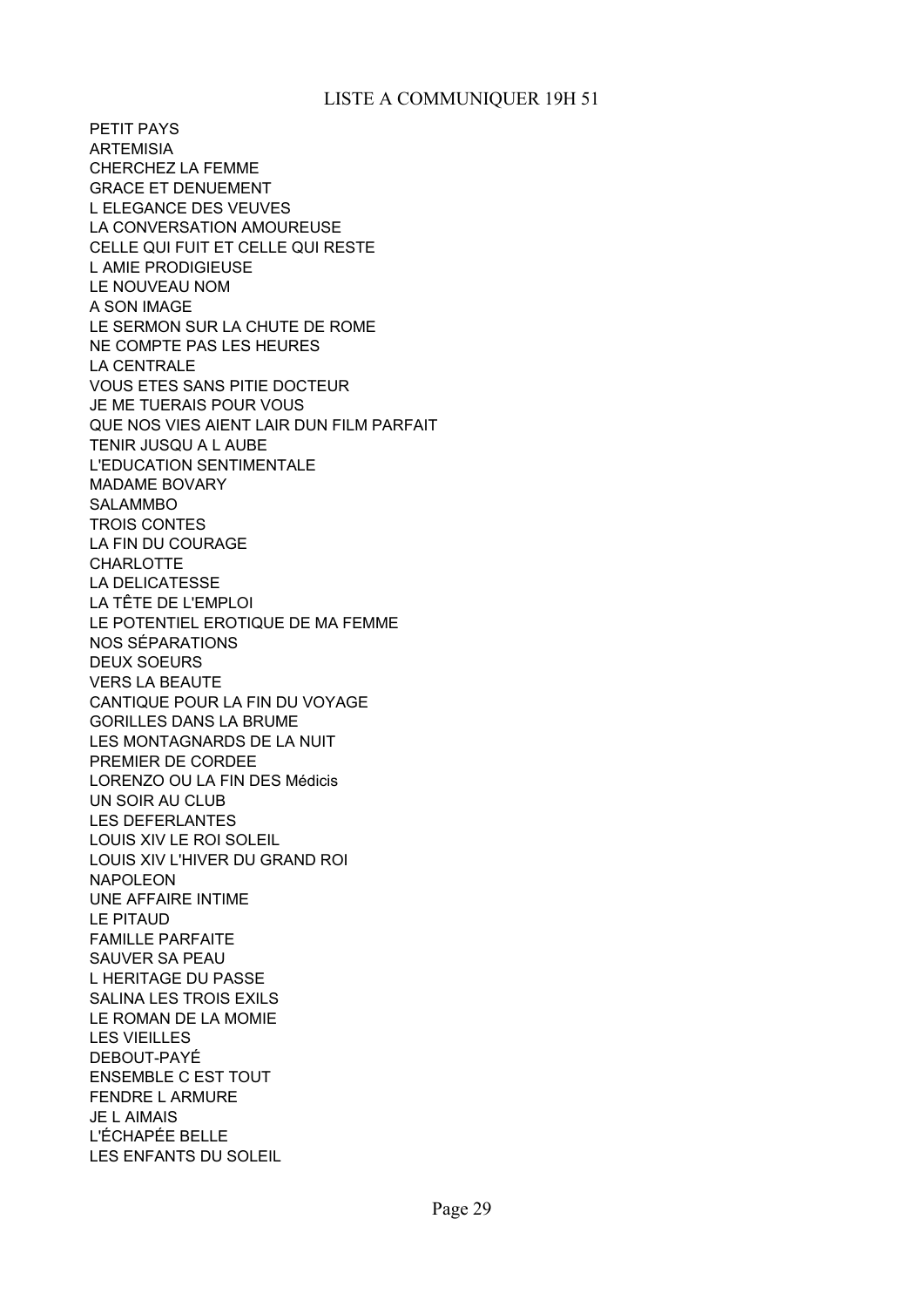CE QUE LA MORT M A CONFIE CONTES ET LEGENDES MYTHOLOGIQUES UNE DOUCE VENGEANCE L ECOLE EN HERITAGE LIEN FATAL LES AMES FORTES REGAIN SANS DIVERTISSEMENT UN DE BAUMUGUES LA SOLITUDE DES NOMBRES PREMIERS IL AVAIT DANS LE COEUR DES JARDINS INTROUVABLES LE TROU AVOIR UN CORPS LOU SI JE MENS LE SERMENT DES OLIVIERS UN PAQUEBOT DANS LES ARBRES ATERIX CHEZ LES BRETONS LE LIVRE DES PREMIERS HOMMES L HOMME QUI VOULAIT ETRE HEUREUX BEATRICE DE PLANISSOLES L EVANGILE SELON SATAN LES SAISONS DU DESIR KAÏKEN LA LIGNE NOIRE LE PASSAGER LE SERMENT DES LIMBES LE VOL DES CIGOGNES **MISERERE** CE QUE SAVAIT LE CHAT L AUBERGE DE JERUSALEM L ENIGME DE RACKMOOR L ENIGME DU PARC LE COLLIER MIRACULEUX LE CRIME DE MAYFAIR LE MAUVAIS SUJET LE MYSTERE DE TARN HOUSE LES CLOCHES DE WHITECHAPEL LES MOTS QUI TUENT COMTES LES COMTES CHOISIS L ENGRENAGE LE DERNIER JURE L ETANG DE PAULINE LA VIEIL HOMME QUI REVAIT D AMOUR LE FIGUIER DE PAUL AUDE PAYS CATHARE MONTAIGNE ANTI-STRESS CHASSE A L HOMME LE GRAND LIVRE DES HISTOIRES DROLES LE PEINTRE D'ÉVENTAIL CANTIQUE POUR LA FIN DU VOYAGE SAPIENS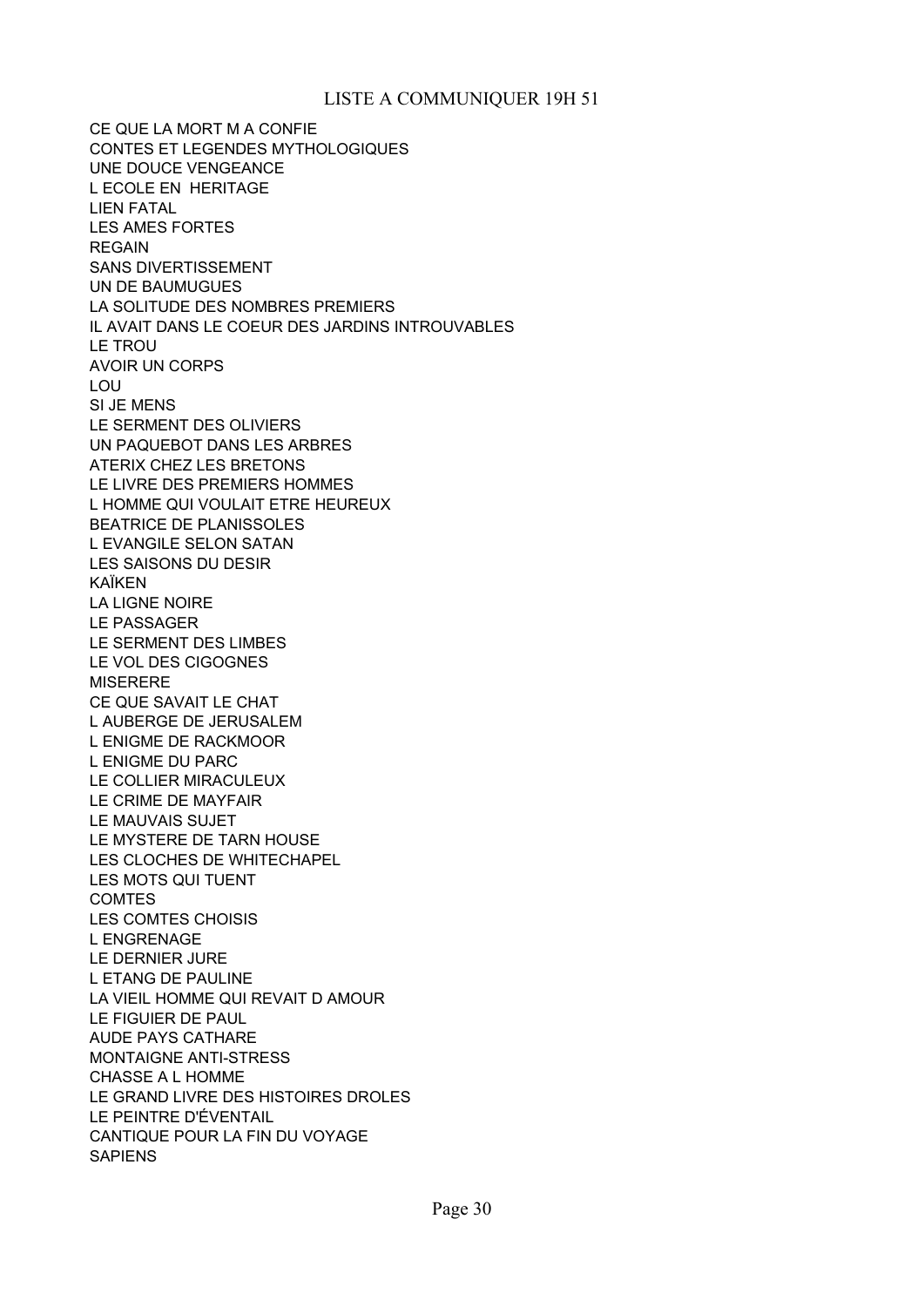LE DESESPOIR DES SINGES CANICULE THE DRY ZED NAGEUR DE RIVIÈRE MIDNIGHT EXPRESS LA CHAMBRE DE GOETHE LE CHÂTEAU DES OLIVIERS LA DANSE DU COUPLE LE VIEIL HOMME ET LA MER POUR QUI SONNE LE GLAS L'OREILLE CASSEE OBJECTIF LUNE VOL 714 POUR SYDNEY LE SEL DE LA VIE LES VAUTOURS DE BUGARACH INDIGNEZ VOUS AU RISQUE DES TENEBRES LES MAITRES DE DALLAS DES PIERRES ET DES HOMMES PAYSANS PAYS PAYSAGES LE PERROQUET QUI BEGAYAIT UN SALE TOUR D'ECROU LA FAUTE DE LORTHOGRAPHE SUR LES CHEMINS DU LANGUEDOC ROUSSILLON ABOUT A BOY LA CARTE ET LE TERRITOIRE **SOUMISSION LA SAGA DES CAZALET Tome 1 LA SAGA DES CAZALET Tome II** UN CYCLONE A LA JAMAIQUE LES MISERABLES 1 LES MISERABLES 2 LES MISERABLES 3 NOTRE DAME DE PARIS POEMES QUATRE VINGT TREIZE LIGNES DE FAILLE SHIM CHONG FILLE VENDUE CONGO INC HIVER ARCTIQUE L'HOMME DU LAC COMMENT BRAQUER UNE BANQUE SANS PERDRE SON DENTIER UNE VEUVE DE PAPIER UN PETIT IMPREVU LA REINE SOLEIL A CERTAIN JUSTICE LA MORT N ATTEND PAS LES 100 PERSONNAGES DU XXème SIECLE FANFAN JOYEUX NOEL LE NAIN JAUNE UBU ROI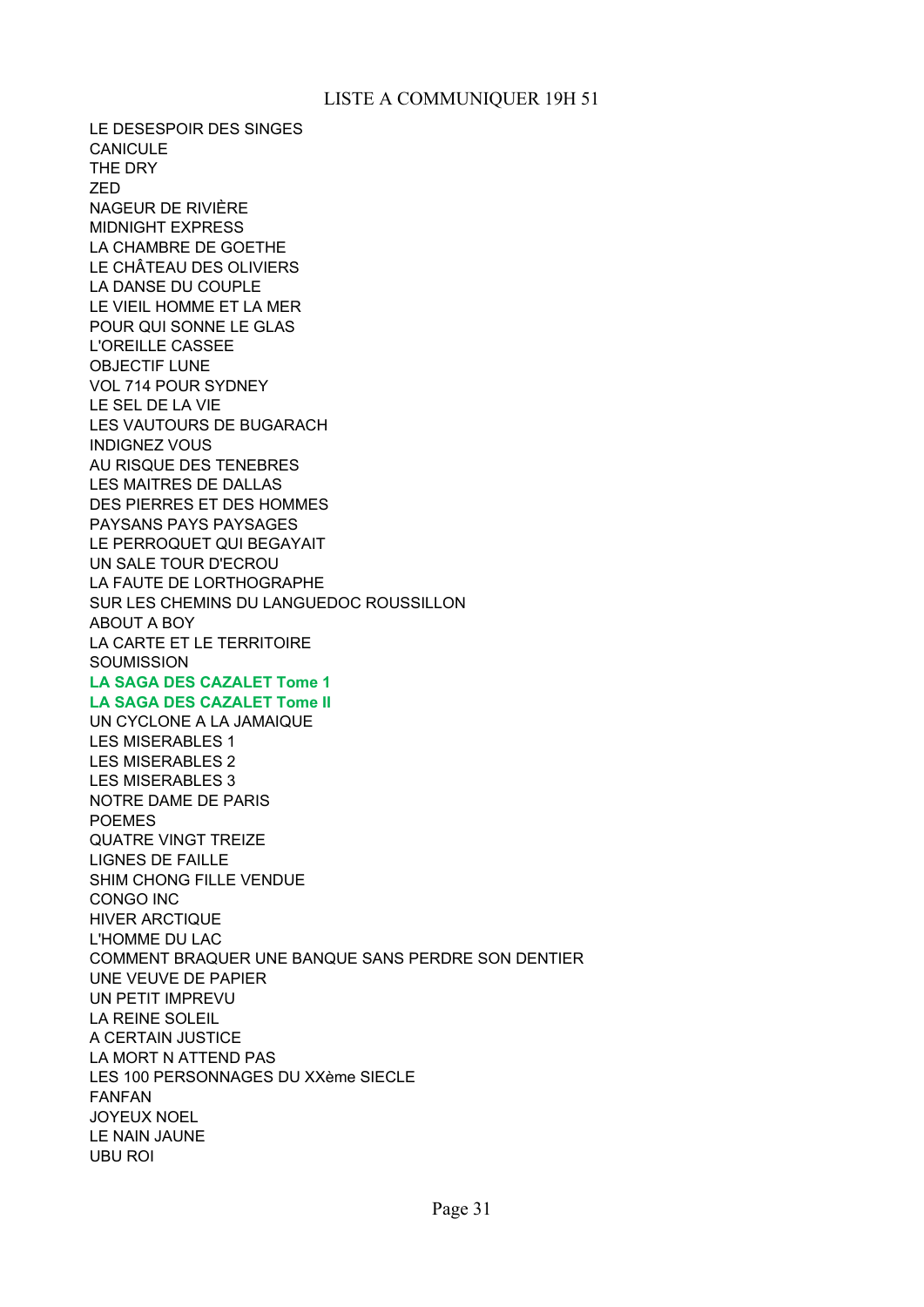LACRIMOSA LA GRACE ET LE VENIN LA JEUNE FILLE AU PAIR LE CAVALIER DE LA TERRE PROMISE L'ETE DES CHAROGNES NINO DANS LA NUIT ELOGE DE LA FAIBLESSE PETIT TRAITE DE L'ABANDON LE VIEUX QUI NE VOULAIT PAS FETER SON ANNIVERSAIRE CHIEN LOUP L'AMOUR SANS LE FAIRE L'ECRIVAIN NATIONAL REPOSE TOI SUR MOI 50 NUANCES DE GRECS HISTOIRE DE France POUR LES NULS LE PROCES LA PENSEE UNIQUE LA TRAME CONJUGALE IMPRESSIONNISME FRANCAIS COMEDIES EN TOUT GENRE LE SOMMEIL DES ANGES TU ECRASERAS LE SERPENT LA FEMME DU Vème LES CHARMES DICRETS DE LA VIE CONJUGALE LES DESARROIS DE NED ALLEN UNE RELATION DANGEREUSE A LA GRACE DES HOMMES TERREUR DANS L'HEXAGONE JOURS BRULANTS A KEY WEST MA DEVOTION LE DRAPEAU ANGLAIS L'ARMÉE DES OMBRES LE LION L'EQUATION AFRICAINE L'ECRIVAIN LES SIRENES DE BAGDAD LE DERNIER TEMPLIER INSOMNIE SHINING L ENFANT LUMIERE CARRIE DIFFERENTES SAISONS LA LIGNE VERTE LA LIGNE VERTE N°1 LA LIGNE VERTE N°2 LA LIGNE VERTE N°3 LA LIGNE VERTE N°4 LA LIGNE VERTE N°5 LA LIGNE VERTE N°6 LES TOMMYKNOCKERS LES TROIS CARTES MARCHE OU CREVE LE TALISMAN MANUEL DE SURVIE A L USAGE DES JEUNES FILLES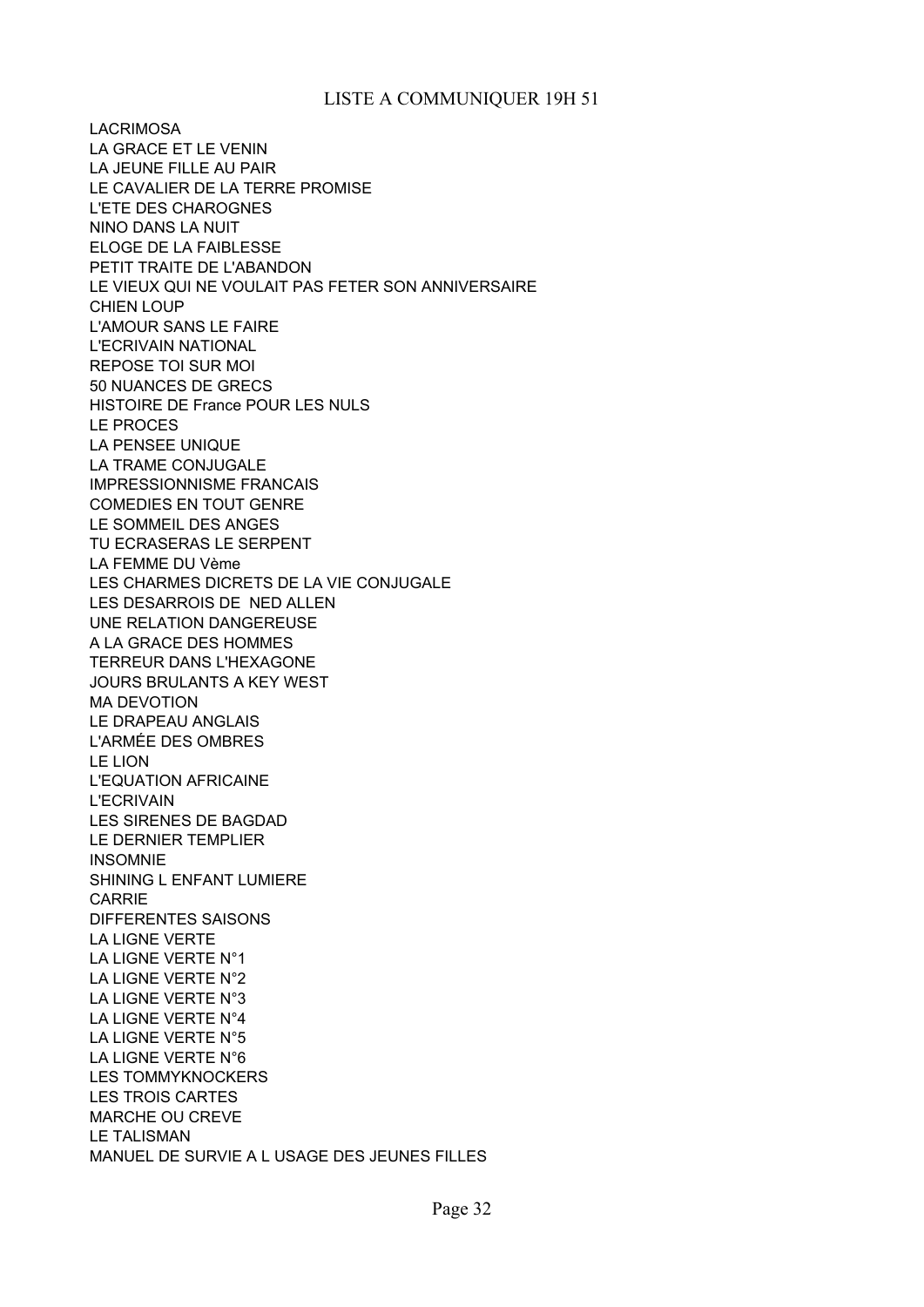LOVERS LA FÊTE DE L'INSIGNIFIANCE L'ETE A COEUR PERDU CONTES L'ARBRE A PAIN L'HOMME ET LA VILLE FRANZ ET CLARA LES GENS UN DEBUT A PARIS UN ETE DANS L'OUEST LA PRINCESSE DES GLACES **HISTOIRE DU FILS CHAVIRER** LES COMPLAINTES POUR LA SOCIOLOGIE SUR LES CHEMINS DE LA MALEPERE LE FRONT RUSSE LA TENTATION LE RAT D'AMERIQUE L'HISTOIRE QUOTIDIENNE DES FRANCAIS MILLENIUM 2 la fille qui rêvait d'un bidon d'essence et d'une allumette MILLENIUM 3 la reine dans le palais des courants d'air FRANCOIS VILLON LA BATAILLE DE KERMORVAN LA POIRE SUR UN PLATEAU DANS CES BRAS LA PHILIPPE LES BETISES LE JUGE MICHEL L'AMANT DE LADY CHATTERLEY CES JOURS QUI DISPARAISSENT LE PATIENT MARCHER ÉLOGE DES CHEMINS ET DE LA LENTEUR LA QUARANTAINE MONDO ET AUTRES HISTOIRES ONITSHA RITOURNELLE DE LA FAIM TEMPÊTE VOYAGE AU PAYS DES ARBRES CITY OF ILLUSIONS PIERRE RABHI SEMEUR D'ESPOIRS JACQUOU LE CROQUANT OTAGES DES SERBES HOMMES ET FEMMES POEMES BARBARES ON REGRETTERA PLUS TARD PARS AVEC LUI JUSTE AVANT LE BONHEUR MARIE D EN HAUT AS I WALKED OUT ONE MIDSUMMER MORNING CHRONIQUES DE L'HISTOIRE J.F KENNEDY VOUS N AUREZ PAS MA HAINE AU REVOIR LA HAUT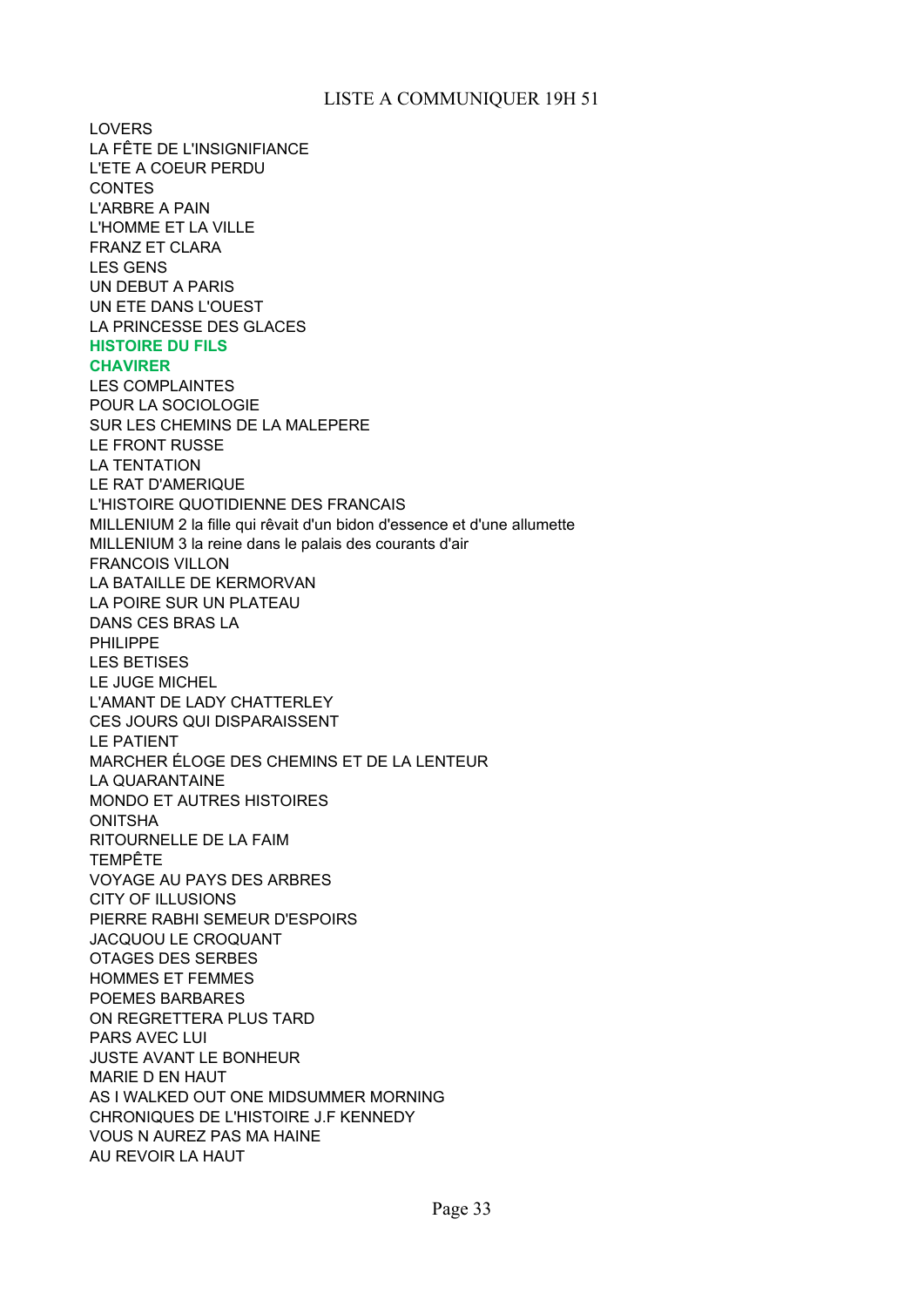PETIT TRAITE DE VIE INTERIEURE L'EMPEREUR DES RATS LA PETITE FILLE DE SES REVES L'INFO C'EST RIGOLO CHERE BRIGANDE ET SI C'ÉTAIT VRAI à LE PREMIER JOUR LE VOLEUR D'OMBRES MES AMIS MES AMOURS OU ES TU SEPT JOURS POUR UNE ÉTERNITÉ UNE FILLE COMME ELLE VOUS REVOIR LA PETITE FILLE AU MANTEAU ROUGE EINSTEIN LE SEXE ET MOI LES BIENVEILLANTES VIVE LA FAMILLE THE BAD MOTHER'S HANDBOOK LES SAUVAGES SUJET INCONNU l'europe barbare COMEDIE FRANCAISE CA A DEBUTE COMME CA LEON L'AFRICAIN LE ROCHER DE TANIOS LES DESORIENTES NOCES INDIENNES PERSONNES DISPARUES PETITE SOEUR RAPT DE NUIT RAPT DE NUIT SANS RETOUR UNE MERE SOUS INFLUENCE TE LAISSER PARTIR D'ARGILE ET DE FEU **L'ANSE DES COQUELICOTS** LES SECRETS DE LA VIOLETTE

LA MAISON ASSASSINEE LE PARME CONVIENT A LA VIOLETTE LE SANG DES ATRIDES VENGEANCE D'AUTOMNE MA PART DE GAULOIS JAMAIS SANS MA FILLE 2 L'ARCHIPEL D'UNE AUTRE VIE GOD'S GRACE POESIES MILLE ANS DE POESIE LA MÉCANIQUE DU COEUR ALEXANDRE LE GRAND LES CHIENS DE RIGA LES CHAUSSURES ITALIENNES CREPUSCULE DU TOURMENT LE SOLEIL SOUS LA SOIE LE PAYSAN PARVENU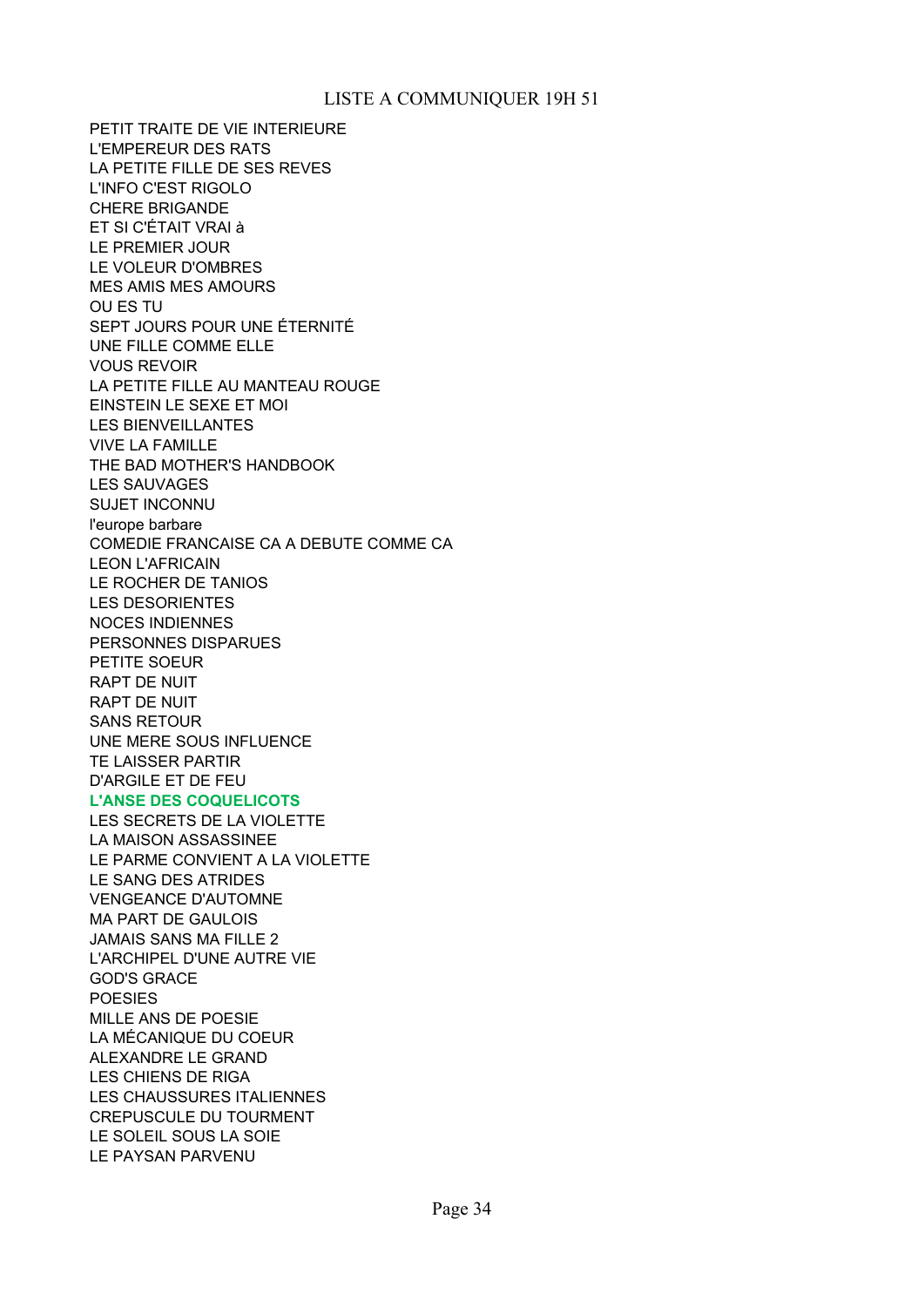GEOGRAPHIE DE L'AUDE TRONE DE FER 1 TRONE DE FER 2 TRONE DE FER 3 TRONE DE FER 4 L'IVRESSE DES DIEUX A LA LUMIERE DU PETIT MATIN TRISTAN ET ISEUT LE PREMIER OUBLIE INSTANTS D'ÉCRITURE BEL-AMI LE HORLA UNE PARTIE DE CAMPAGNE UNE VIE HISTOIRES DE LA NUIT **CONTINUER** SOUS LE SOLEIL DE TOSCANE MON DOUDOU DIVIN VOICI VENIR LES REVEURS LE MONDE DELIRANT D'ALLY UN PARFUM D ENCRE ET DE LIBERTE LA CONQUETE GAULOISE LES ORAGES DE L ETE LA MAHARANI CHARLOTTE CORDAY FRANCESE DE CEZELLI J'AI VECU LE SURNATUREL COLOMBA LA VENUS D'ILLEET AUTRES NOUVELLES LA VOLTE DES VERTUGADINS LE LYS ET LA POURPRE PEYTON PLACE 2 RENDS MOI MA VIE LOU ANDREAS SALOME LA TERRE DES VIALHE DES GRIVES AUX LOUPS 1 LA GRANDE MURAILLE LA NUIT DE CALAMA LES DEFRICHEURS D'ETERNITE LES PALOMBES NE PASSERONT PAS 2 ROCHEFLAME DE GUERRES LASSES LES SORCIERES DE SALEM TROPIQUE DU CANCER M LE BORD DE L ABIME GLACE LA VALLEE LE CERCLE POLITIQUES PUBLIQUES LE LIVRE DE MA MÉMOIRE LA MAUVAISE VIE DIMANCHES D'AOUT DISCOURS A L'ACADEMIE SUEDOISE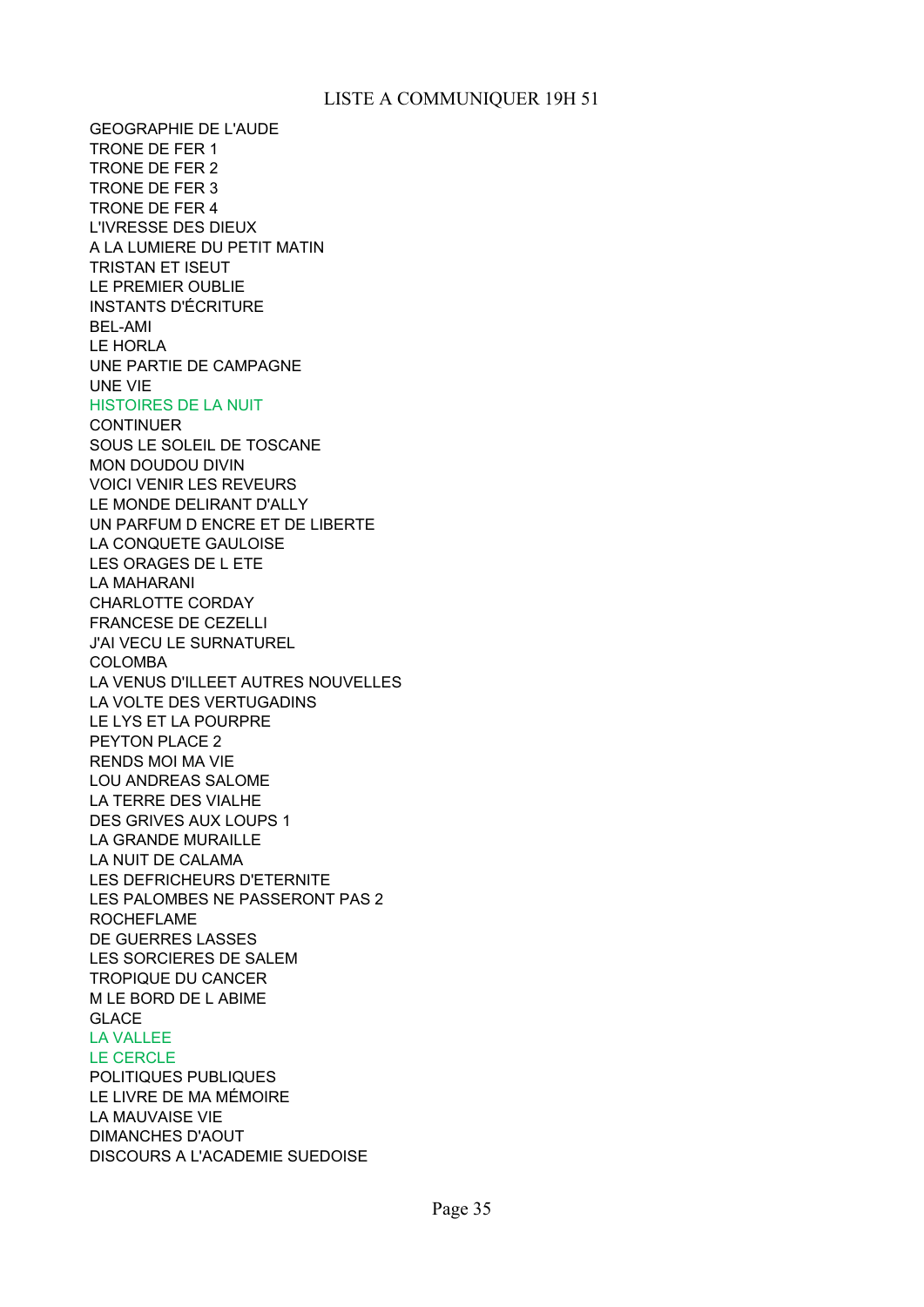POUR QUE TU NE TE PERDES PAS DANS LE QUARTIER UN CIRQUE PASSE VESTAIRE DE L'ENFANCE LA VIEILLE QUI VOULAIT TUER LE BON DIEU LIBRE SEUL ET ASSOUPI LES ESSAIS **DISPARUS** LA BATAILLE DE France LA SAGE DE GRIMR A PAS D OISEAU **DELIVRANCES** LE JARDIN DES SECRETS LABYRINTHE DE LA PART DE LA PRINCESSE MORTE LES FIANCEES DU PACIFIQUE **VENDUES** LE MEURTRE DU COMMANDEUR 1 LE MEURTRE DU COMMANDEUR 2 LE MEURTRE DU COMMANDEUR 3 1Q84 LIVRE 1 1Q84 LIVRE 3 1Q84 LIVRE2 AU SUD DE LA FRONTIERE ECOUTE LE CHANT DU VENT + FLIPPER 1973 KAFKA SUR LE RIVAGE LA BALLADE DE L IMPOSSIBLE LA COURSE AU MOUTON SAUVAGE LA FIN DES TEMPS L'INCOLORE SOMMEIL OEUVRES COMPLETES CENTRAL PARK DEMAIN L APPEL DE L ANGE L INSTANT PRESENT LA FILLE DE PAPIER UN APPARTEMENT A PARIS LA FILLE DE BROOKLYN PARCE QUE JE T AIME SAUVE MOI VENT EN RAFALES LA DIVINE LA TRAQUE SUITE FRANCAISE J'AVOUE QUE J'AI VÉCU CHARLIE N EST PAS RENTREE JUSQU AU DERNIER MAUDIT MERCREDI LEURS ENFANTS APRES EUX LETTRE A UN PAYSAN SUR LE VASTE MERDIER QU'EST DEVENUE L'AGRICULTURE HYGIENE DE L'ASSASSIN LES PRENOMS EPICENES LE CHIEN LA NEIGE UN PIED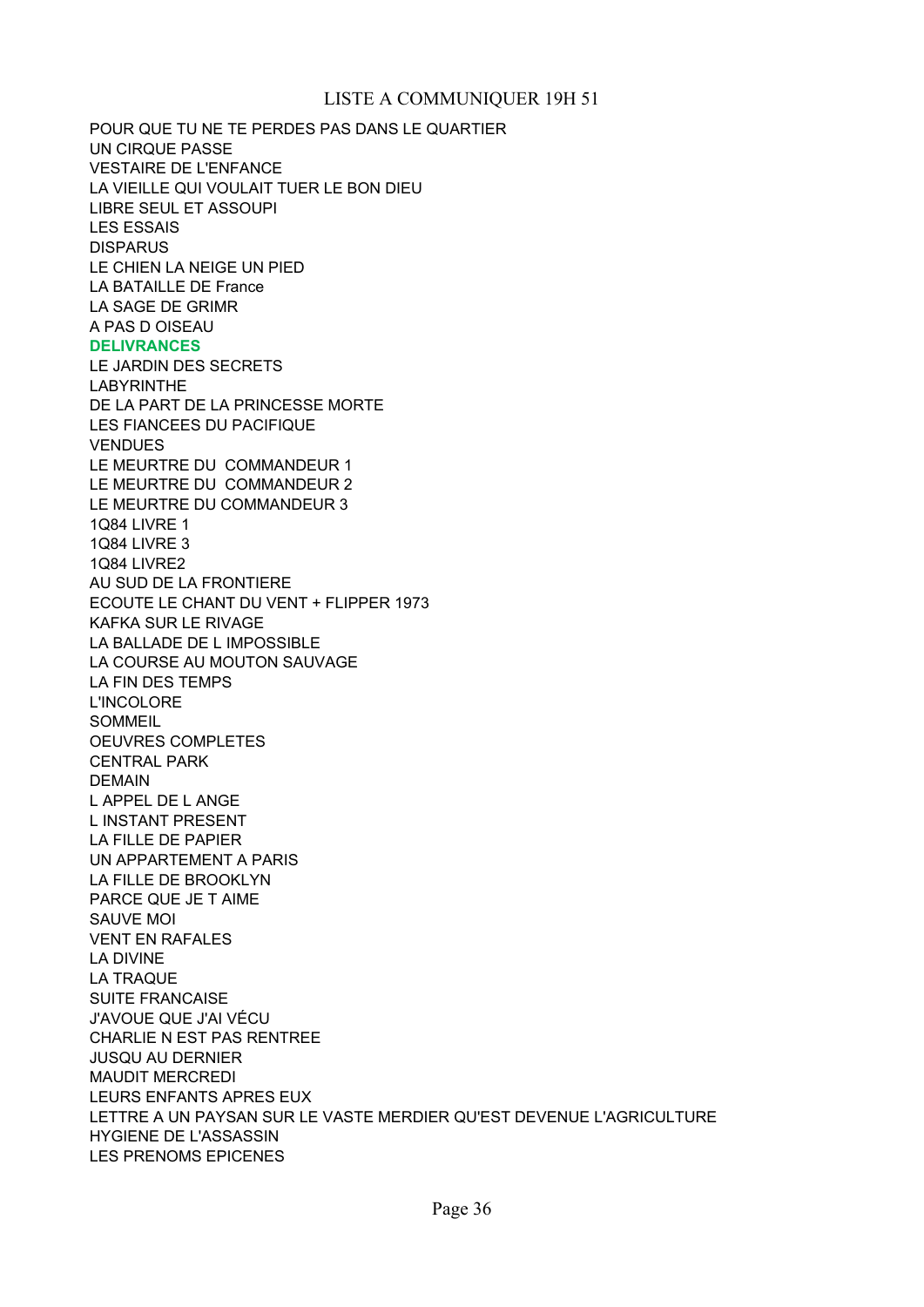NI D ADAM NI D EVE SOIF STUPEUR ET TREMBLEMENTS BIOGRAPHIE DE LA FAIM LE GARDIEN DES RUINES LA COULEUR DU PASSE **GIRL** LES REVES DE MON PERE LA PAPETERUE TSUBAKI PURGE MISS ISLANDE LA PLUIE NE CHANGE RIEN AU DESIR LE PREMIER AMOUR LE CREPUSCULE D'UNE IDOLE PLONGER QU AI JE DONC FAIT UNE AUTRE HISTOIRE DE LA LITTERATURE FRANCAISE UNE COMEDIE FRANCAISE L'EXPOSITION COLONIALE MADAME BA HOMMAGE À LA CATALOGNE CERTAINES N'AVAIENT JAMAIS VU LA MER LA OU CHANTENT LES ECREVISSES LA FEMME DU BOULANGER LE CHÂTEAU DE MA MERE LE TEMPS DES AMOURS MARIUS JEAN DE FLORETTE LA GLOIRE DE MON PERE MANON DES SOURCES TOPAZE LES TERRES BLEUES LA VALSE LENTE DES TORTUES LES ÉCUREUILS DE CENTRAL PARC à LES YEUX JAUNES DES CROCODILES MOI D ABORD MUCHACHAS 1 MUCHACHAS 2 MUCHACHAS 3 SCARLET SI POSSIBLE TROIS BAISERS NOIR DESSEIN UN HOMME ET SON FILS LA FEMME BLESSEE VENDANGES AMÈRES A CORPS PERDU DANS LA PRISON DE SOCRATE ROBBIE LA TERREUR LA LAME DU BOUCHER LE JEU DU FURET QUATRE SOURIS VERTES MON ENFANCE ASSASSINEE

1984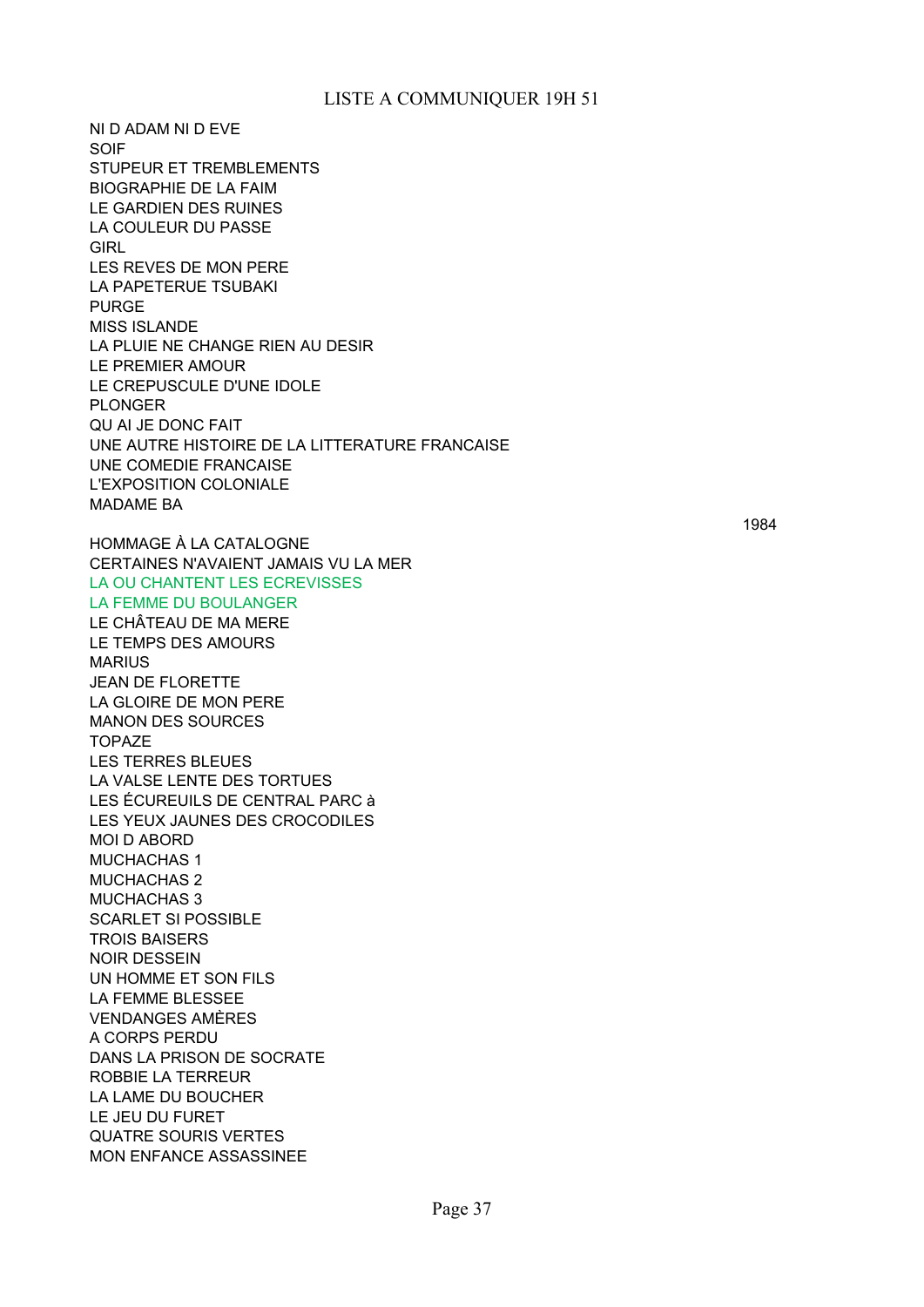AVANT QUE J OUBLIE LA TRAVERSEE LETTRE OUVERTE AUX GENS HEUREUXàà MATIN BRUN ON NE VIT QU UNE FOIS ECRITS DE PRISON AU BONHEUR DES OGRES LE CAS MALAUSSENE MERCI à CHAGRIN D'ECOLE JOURNAL D'UN CORPS LA FEE CARABINE MESSIEURS LES ENFANTS LE CINÉPHILE LE MAITRE D ESCRIME LA GUERRE DES BOUTONS BAPTEME DU FEU IL FAUT FLINGUER RAMIREZ 1 LES GRANDES FALAISES LA ROUTE MINERVOISE MILLE PETITS RIENS LA MARCHE DERNIER ACTE 1907 L'ALBUM DE LA MEMOIRE HEUREUX SANS DIEU NI RELIGION TAQAWAN LE LIVRE DES CONQUERANTS LE PETIT BATARD NOUVELLES HISTOIRES EXTRAORDINAIRES LA DEBINE UN GENTILHOMME DE FORTUNE FLEURS SAUVAGES ICE LIMIT SI NOUS VIVIONS EN 1013 EN ROUTE POUR ZANZIBAR OMERTA BORIS APRES L'AMOUR DISPARUE DANS LA NUIT LA FEMME SOUS L HORIZON PRENDS GARDE AU LOUP LES AFFAMES LES NOCES BARBARES LE JOURNAL D HADRIEN ET CAMOMILLE 16 MÉTAMORPHOSES D'OVIDE COX OU LA COURSE DU TEMPS DIDIER LA 5E ROUE DU TRACTEUR VALENTIN HOMICIDE 69 NOTRE CHATEAU LA PSYCHOLOGIE DE MASSE DU FASCISME LA MAISON DU LYS TIGRE/PORTOBELLE VILLAGES DE FRANCE L EXTRAORDINAIRE VOYAGE DU FAKIR QUI à...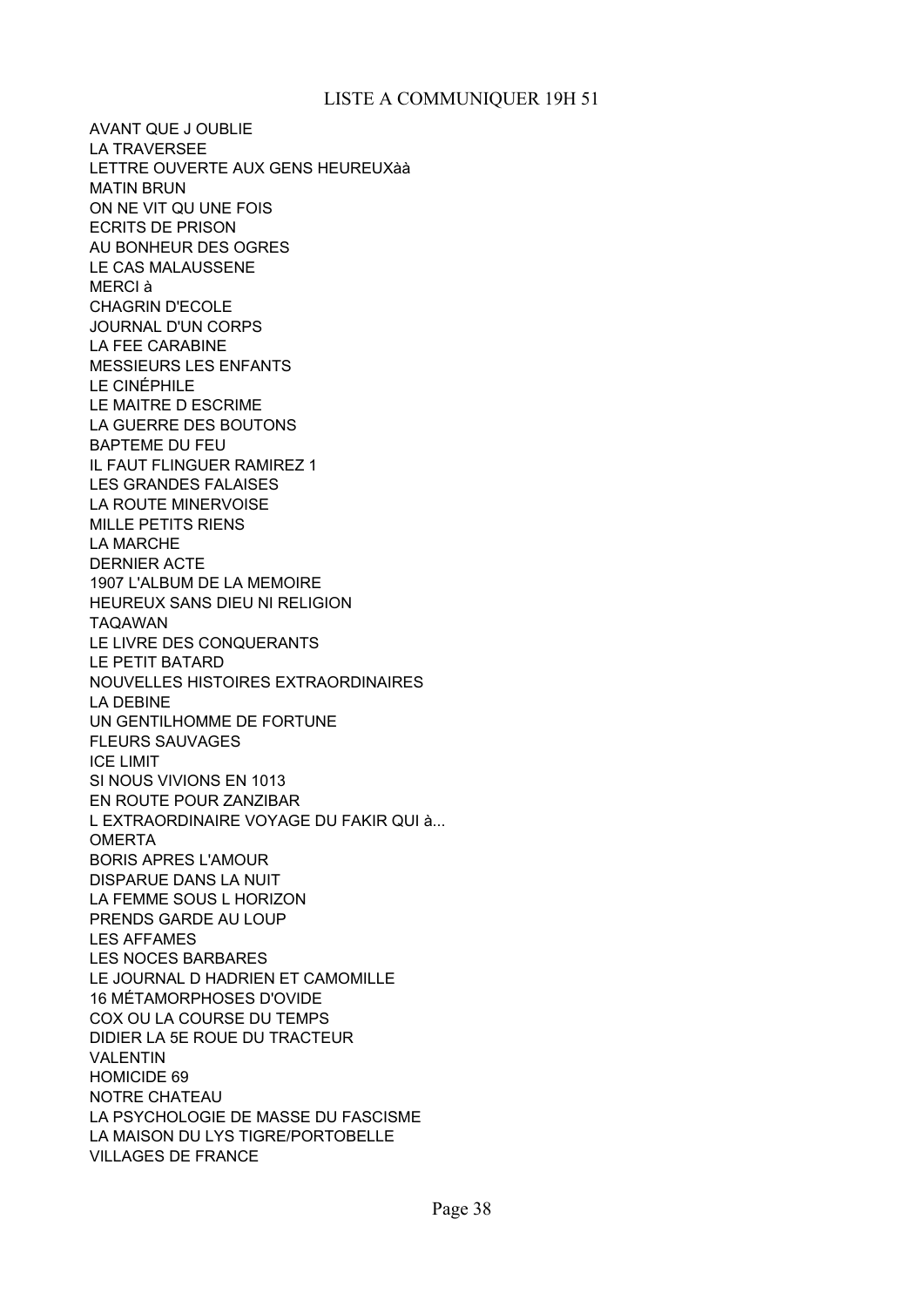L'OBSESSION ANTI AMERICAINE LA TROISIEME REVOLUTION INDUSTRIELL JOURNAUX DE JEUNESSE RETOUR A CHARLESTON CONTES DE LA RUE DE BRETAGNE LA MANDARINE JUGEE COUPABLE DES SOUVENIRS OUBLIES LA VILLA LE REFUGE DE L ANGE LES DIAMANTS DU PASSE L'ULTIME REFUGE SI TU M'ABANDONNES PORT SOUDAN ILS SONT ENTRES DANS LA LEGENDE LES MOTS SONT DES FENETRES MAGNIOLIA CYRANO DE BERGERAC LES ENFANTS DU BAGNE LUXUEUSE AUTERITE LES CHAMPS D HONNEUR LE MONDE A PEU PRES

#### **LE SANCTUAIRE**

HARRY POTTER ET LA COUPE DE FEU HARRY POTER A L ECOLE DES SORCIERS HARRY POTTER ET L ORDRE DU PHENIX HARRY POTTER ET LE PRINCE DE SANG MELE HARRY POTTER ET LE PRISONNIER D'AZKABAN L'AMI LOINTAIN

#### **LA COMMODE AUX TIROIRS DE COULEUR**

DEUX ANS HUIT MOIS ET 28 NUITS AIMEZ VOUS BRAHMS LA LAISSE LE CHIEN COUCHANT VOL DE NUIT NAGER SANS SE MOUILLER JE CROYAIS QU'IL SUFFISAIT DE T'AIMER UNE VIE A BRULER PAS PLEURER DU BRUT POUR LES BRUTES RENDEZ VOUS A POSITANO

#### **L ART DE LA JOIE**

ENFANCE ENFANCE HUIS CLOS LES CAHIERS D ESTER 10 ANS LES CAHIERS D ESTER 11 ANS LES CAHIERS D ESTER 12 ANS LES CAHIERS D ESTHER 13 ANS LE POISON D'AMOUR LES 10 ENFANTS QUE MME MING N A JAMAIS EU LA FEMME AU MIROIR LA NUIT DE FEU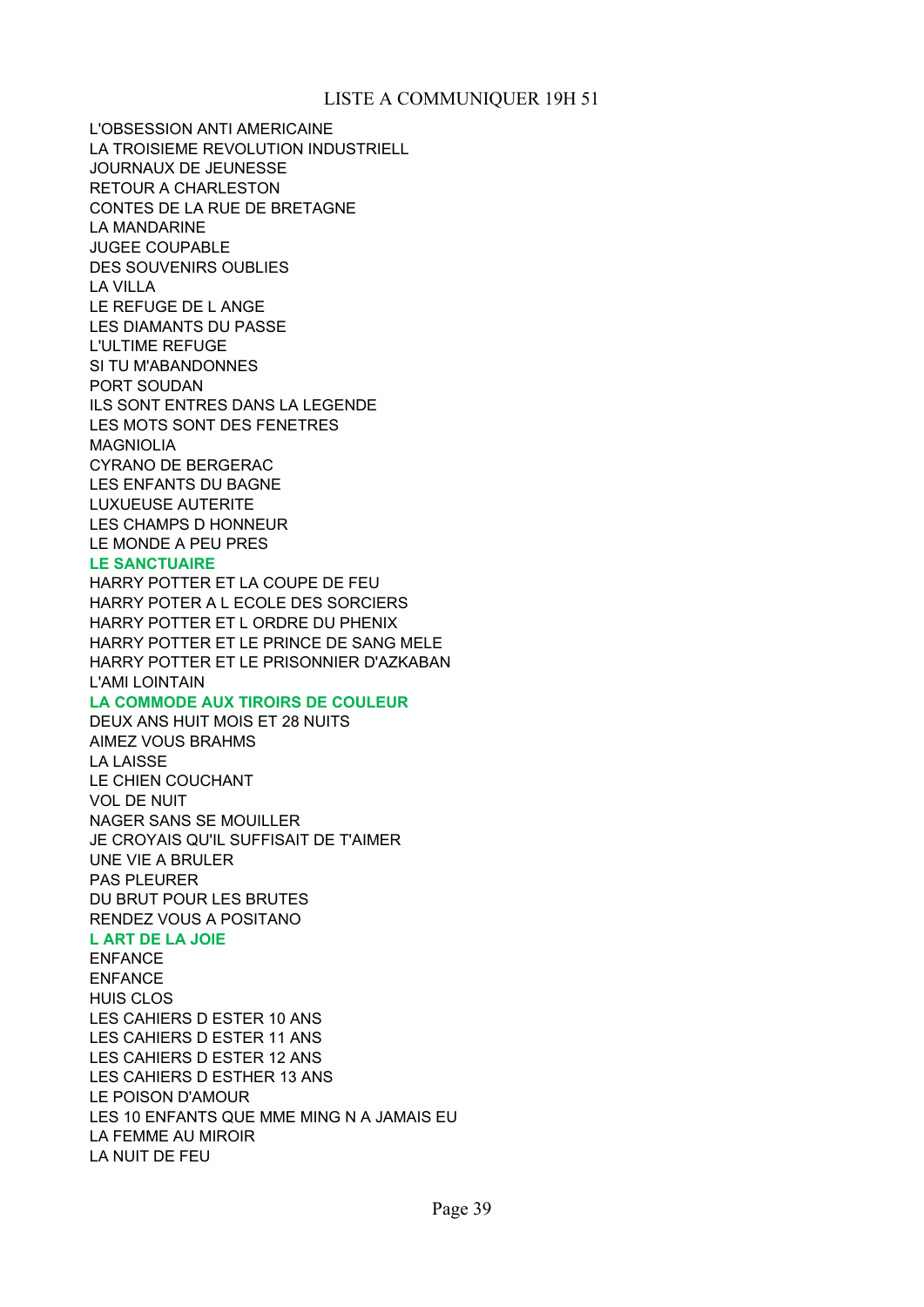LES PERROQUETS DE LA PLACE D'AREZZO L'EVANGILE SELON PILATE ODETTE TOULEMONDE DES JOURS SANS FIN CHRONOLOGIE DE L'HISTOIRE DU MONDE **LE VIEUX QUI LISAIT DES ROMANS D'AMOUR** FIN DE LA PARENTHESE LE CHAT DU RABBIN 7 TU N AS RIEN A CRAINDRE TROIS FILLES D EVE LE CERCLE LITTERAIRE DES AMATEURS D EPLUCHURES DE PATATES MAINTENANT QUE J'AI 50 ANS MES SACRÉES TANTES ET SI C ETAIT VRAI AZAMI ETRANGE PASSION LA LUMIERE DES COLLINES LA RIVIERE ESPERANCE T1 LES MESSIEURS DE GRANDVAL LES MESSIEURS DE GRANDVAL II UNE ANNÉE DE NEIGE LES CHEMINS D ETOILES LES CHENES D'OR LES NOELS BLANCS LES VIGNES DE STE COLOMBE ELLE EST CHOUETTE MA GUEULE LA PORTE UN ECHEC DE MAIGRET LE CHIEN JAUNE LE VOLEUR D MAIGRET MAIGRET ET LA JEUNE MORTE SANS FOI NI LOI CHANSON DOUCE **LE PAYS DES AUTRES SEXE ET MENSONGE** NAPOLEON PIZZA KOLYMA TUÉ AU TRAVAIL MAINTENANT ET POUR TOUJOURS **TREBLINKA** LA CHARTREUSE DE PARME La couleur des sentiments LE SECRET DES ABEILLES LA THEORIE D'O'MALLEY LE BARMAN DU WALDORF LES MINES DE SOLOMONS SEPTIEME MARGIN CALL L'OEIL D'HORUS LE PARFUM UN ETE A VIGNOLS LA RIVIERE ESPERANCE : L AME DE LA VALLE T3 LA RIVIERE ESPERANCE : LE ROYAUME DU FLEUVE T 2 ÉLEMENTAIRE MA CHÈRE SARAH !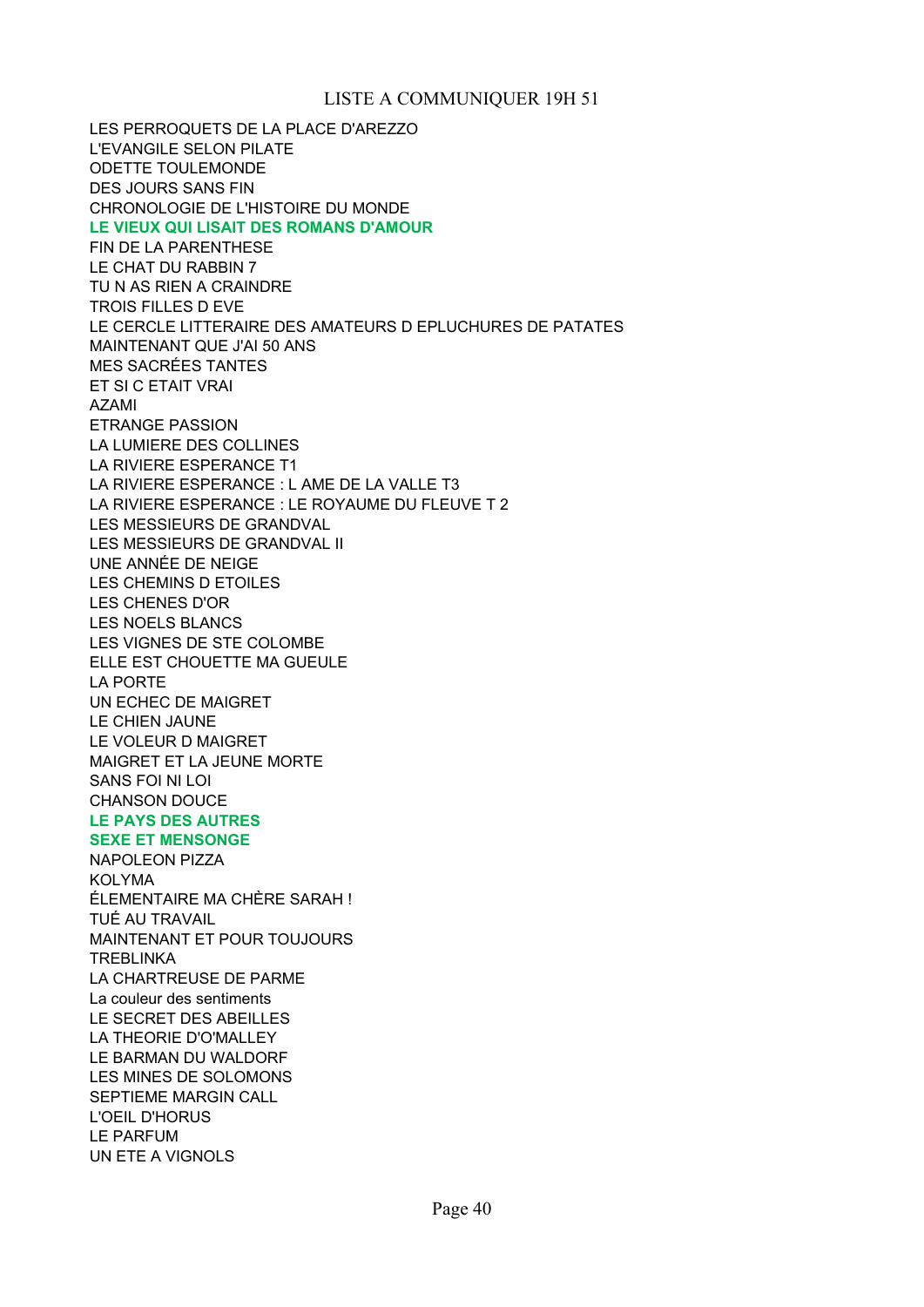ELLE S'APPELAIT TOMOJI LE MAITRE DES ILLUSIONS PETIT ALMANACH DU SENS DE LA VIE L'ENFANT D'EMMA CELUI QUI COMPTAIT ETRE HEUREUX LONGTEMPS ANGOR LA CHAMBRE DES MORTS LA FORET DES OMBRES LE SYNDROME E VERTIGE FRACTURES TRAIN D ENFER POUR ANGE ROUGE VIOLETTE NOZIÈRE LE TRES GROS LIVRE DE SIMON'S CAT NORA WEBSTER GILLES ET JEANNE LE PIED DE LA LETTRE LE ROI DES AULNES 40 ELEPHANTS FATWA SABLE AMER ELDORADO 51 CATHERINE LA GRANDE J'AI ECHAPPE A LA LAPIDATION LA PETITE CLOCHE AU SON GRELE L'ENFANT LA FABRIQUE DU MONDE AQUARIUM SUKKWAN ISLAND BLESSURE D ENFANCE TEMPS GLACIAIRES MÉDECIN-CHEF À LA PRISON DE LA SANTÉ MOI FRANCO UNE VIE CHOIX DE POESIES L'ÎLE DES BEAUX LENDEMAINS L'ARRACHE COEUR L'HERBE ROUGE ARTICLE 353 DU CODE PENAL CANTON DE PEYRIAC OEUVRES COMPLETES COMME UN LUNDI MEMOIRES D UN ENFANT DU RAIL L'ETOILE DU BOUVIER VIVRE À LA BONNE HEURE L ORDRE DU JOUR A DEUX ON EST PLUS FORT LE SECRET DU ROYAUME L'OMBRE DU CAMÉLÉON LE PRINCE ET LA COUTURIERE L'ÉTHIQUE PROTESTANTE ET L'ESPRIT DU CAPITALISME LES LIGNES DE VOTRE MAIN PARLENT FOLLE MOI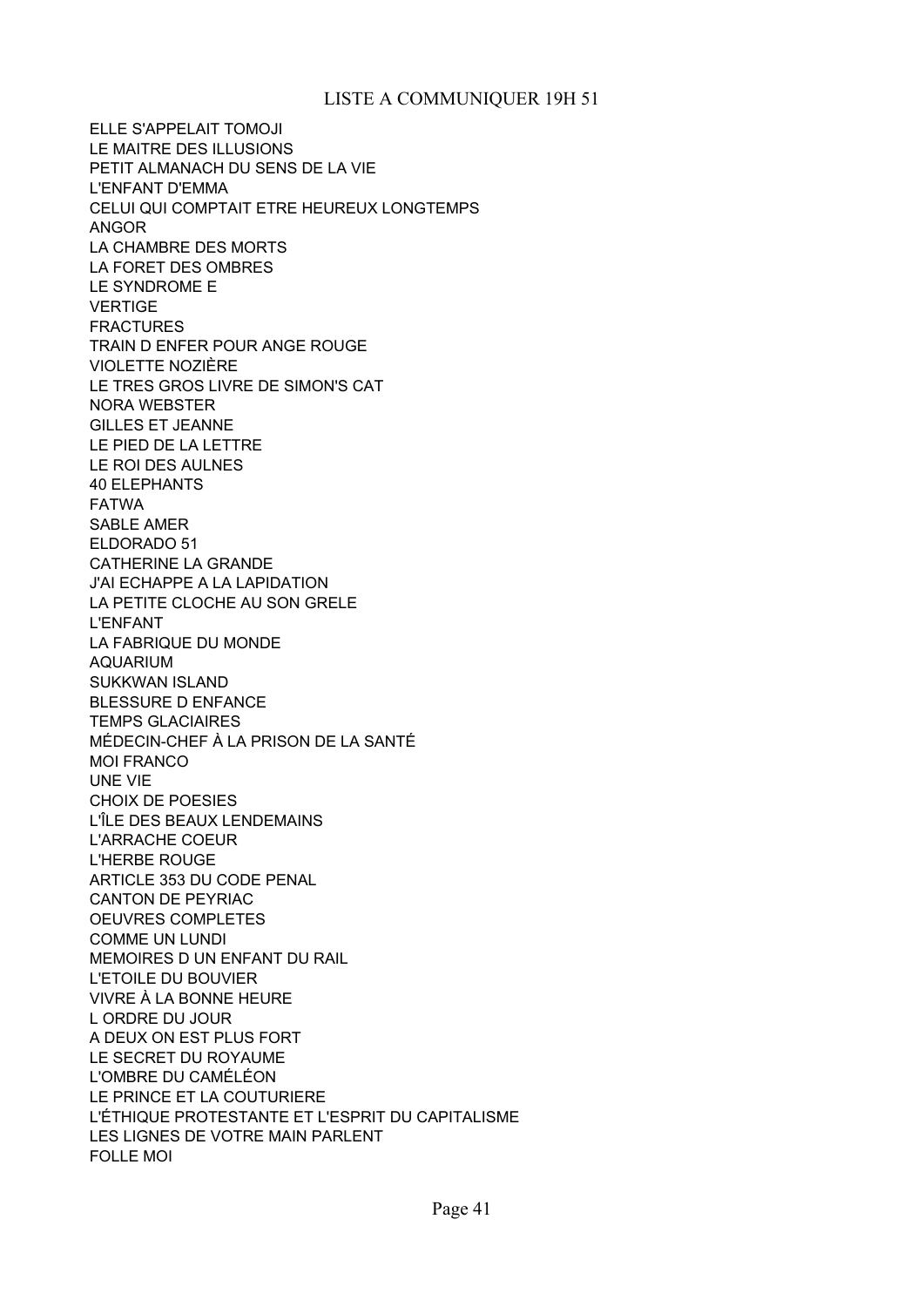L HOMME INVISIBLE LE LIVRE SECRET DES FOURMIS LES FOURMIS LE JOUR DES FOURMIS LES THANATONAUTES CREDIT EST MORT **NICKEL BOYS JEUNE FILLE** PÊCHEURS DE RÊVES LE CRÉPUSCULE L'ANTISEMITISME EXPLIQUE AUX JEUNES UN ETE AUX ARPENTS LES COURANTS FOURBES DU LAC TAI GABACHO ET NIETZSCHE A PLEURE MA MEILLEURE COPINE DANS LE FAISCEAU DES VIVANTS **COMME UN EMPIRE DANS UN EMPIRE** L ART DE PERDRE BURIDAN LE HEROS DE LA TOUR DE NESLE LES BRULURES LES NOUVEAUX MAITRES DU MONDE AU BONHEUR DES DAMES 11 CONTES A NINON **GERMINAL** LA DEBACLE 19 LA FORTUNE DES ROUGON 1 LA TERRE 15 LE VENTRE DE PARIS 3 THERESE RAQUIN GERMINAL 13 LA CUREE LA JOIE DE VIVRE 12 L'ARGENT 18 L'ASSOMMOIR LE DOCTEUR PASCAL 20 LE REVE 16 SON EXCELLENCE EUGENE ROUGON 6 LA CONFUSION DES SENTIMENTS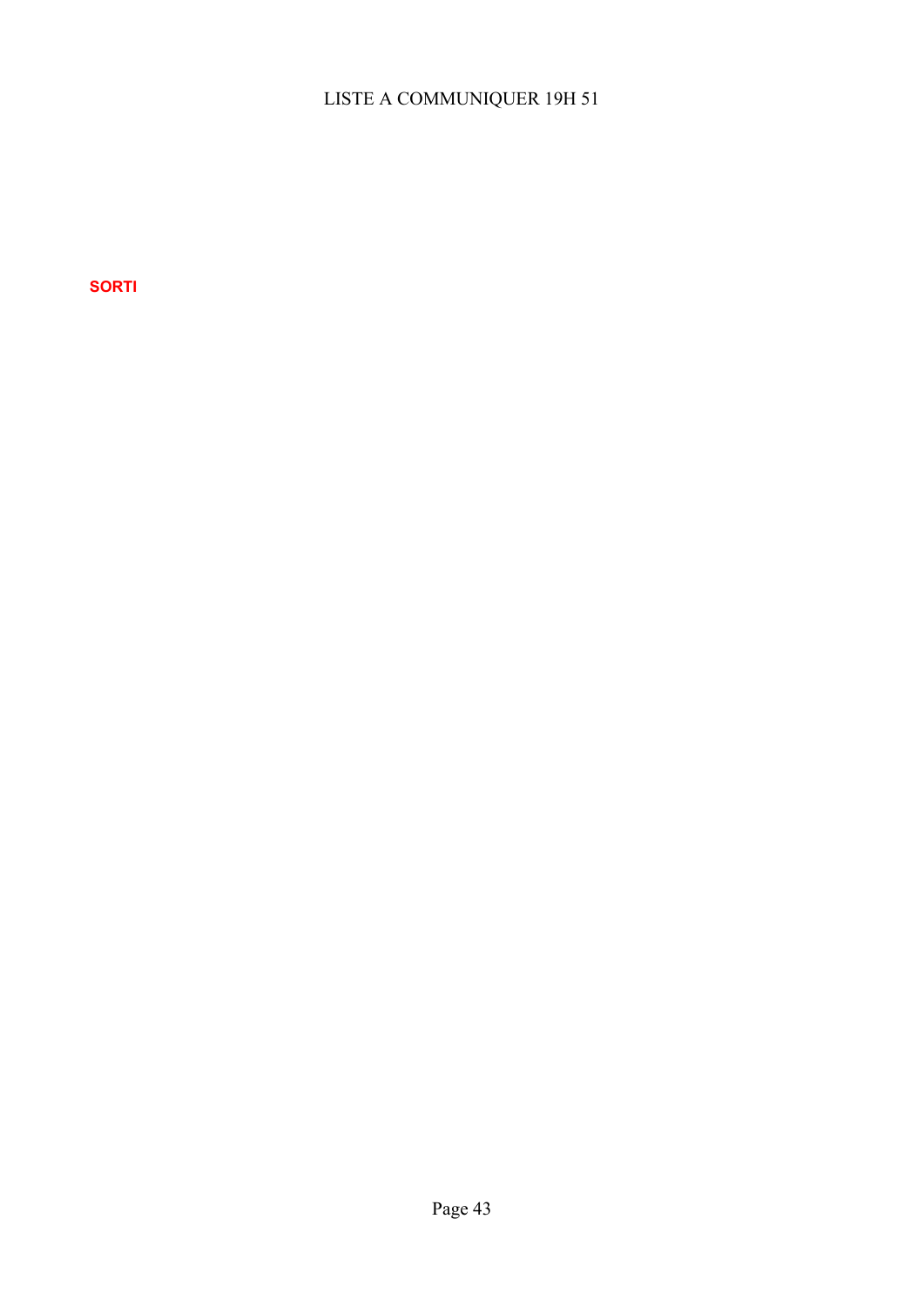SORT